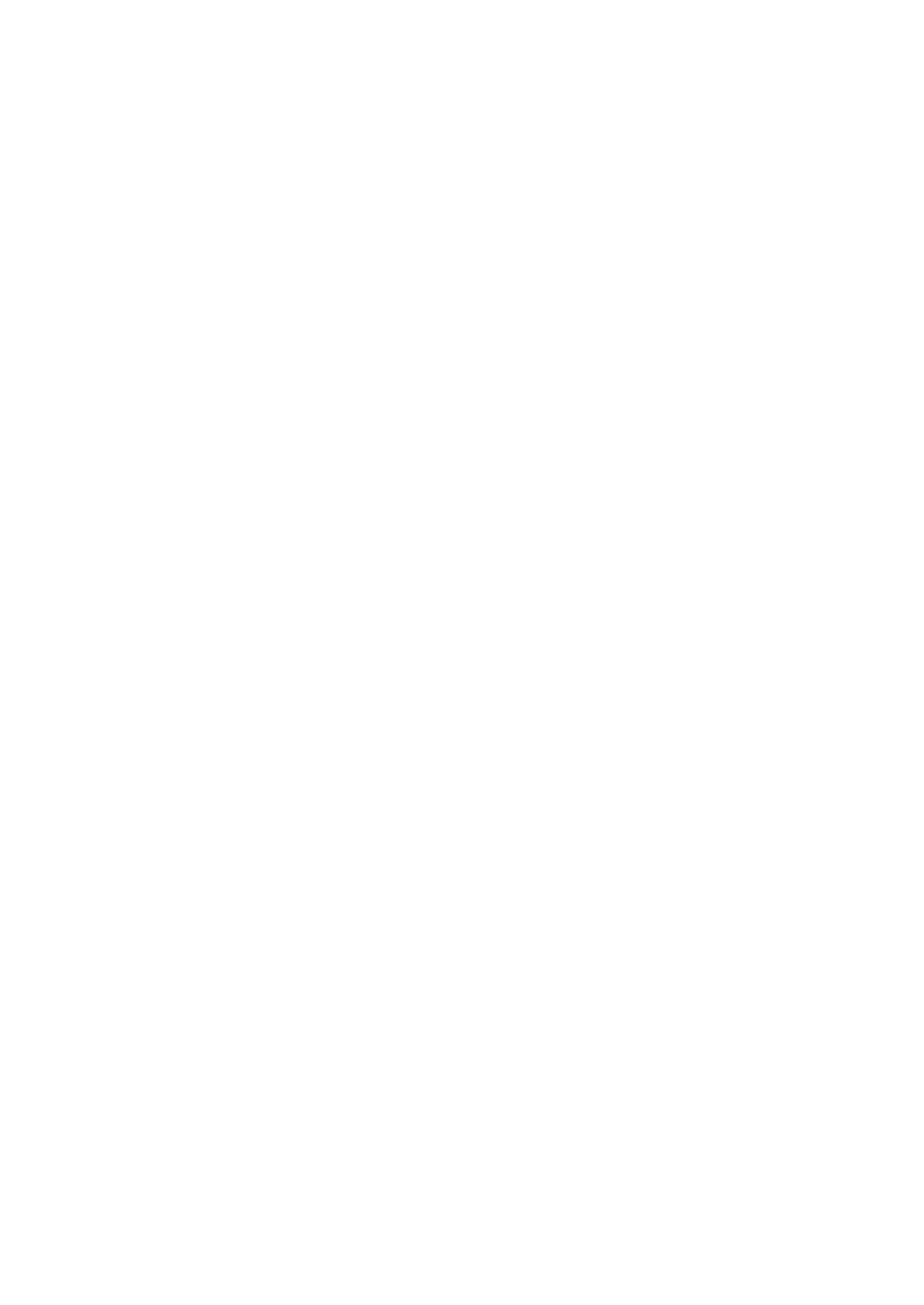

## **MERCHANT SHIPPING (OIL POLLUTION) (TUVALU) ORDER 1975**<sup>1</sup>

## **The Queen's Most Excellent Majesty in Council**

**HER MAJESTY**, in exercise of the powers conferred upon Her by section 18 (1) of the Merchant Shipping (Oil Pollution) Act 1971, by section 20 (1) of the Merchant Shipping Act 1974 and all other powers enabling Her in that behalf, is pleased, by and with the advice of Her Privy Council, to order, and it is hereby ordered, as follows —

1. This Order may be cited as the Merchant Shipping (Oil Pollution) (Tuvalu) Order 1975 and shall come into operation on 3rd February 1976.

2. The Interpretation Act 1889 shall apply, with the necessary adaptations, for the purpose of interpreting this Order and otherwise in relation thereto as it applies for the purpose of interpreting, and in relation to, Acts of Parliament.

3. The provisions of the Merchant Shipping (Oil Pollution) Act 1971, (except sections 17 and 18 thereof), subject to the exemptions, modifications and adaptations as set out in Schedule 1 hereto, shall extend to Tuvalu.

4. The provisions of Part I and sections 22, 23 and 24 of, and Schedule 1 to the Merchant Shipping Act 1974, subject to the exceptions, modifications and adaptations as set out in Schedule 2 hereto, shall extend to Tuvalu.

5. Save as is expressly provided otherwise therein, any reference in the Schedules to this Order to any enactment of the United Kingdom shall be construed as a reference to that enactment as applying or extended to Tuvalu.

*N. E. Leigh* 

## ARTICLE 3

## **SCHEDULE 1 TO THE ORDER**

THE MERCHANT SHIPPING (OIL POLLUTION) ACT 1971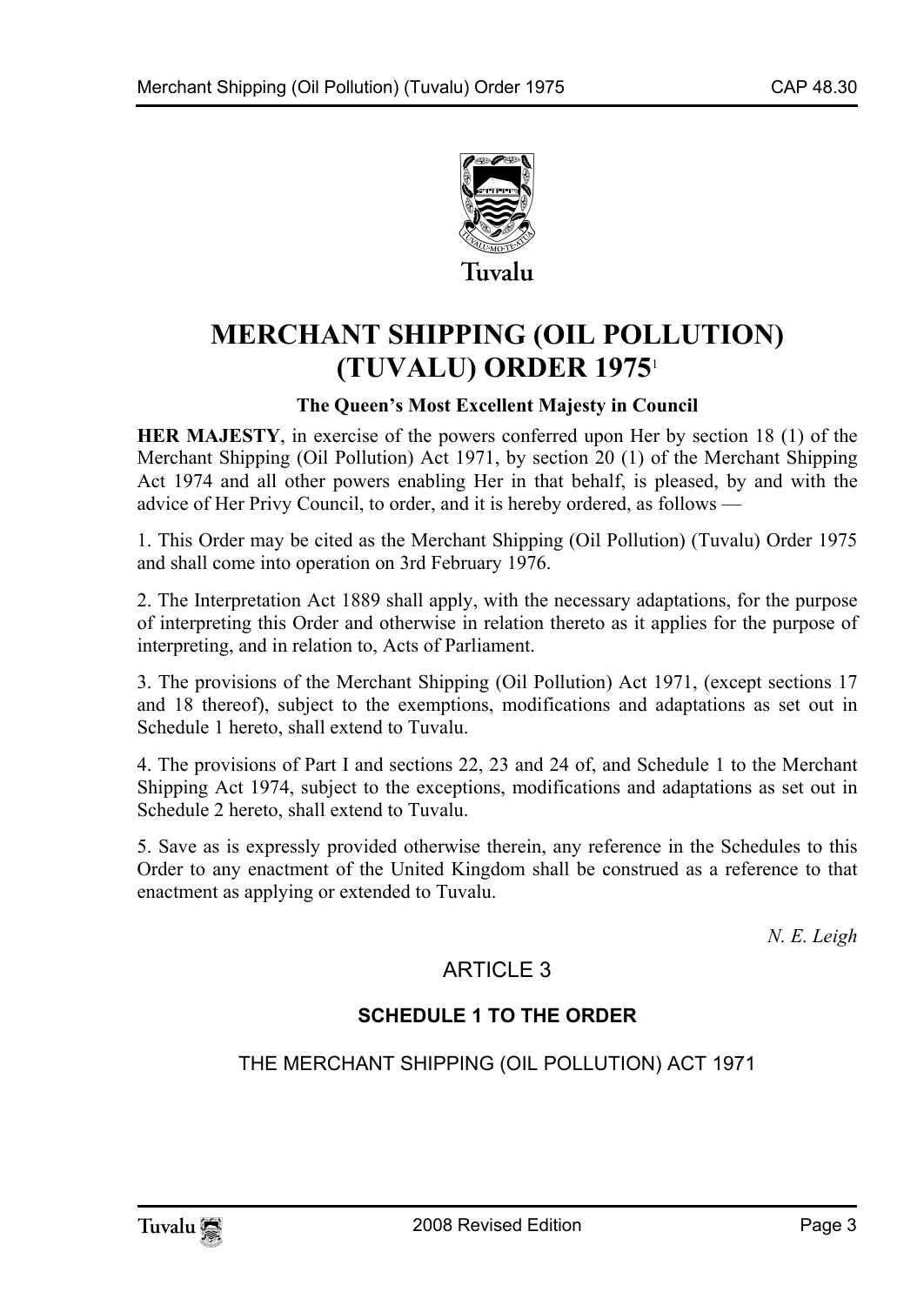#### **1 Liability for oil pollution**

- (1) Where, as a result of any occurrence taking place while a ship is carrying a cargo of persistent oil in bulk, any persistent oil carried by the ship (whether as part of the cargo or otherwise) is discharged or escapes from the ship, the owner of the ship shall be liable, except as otherwise provided by this Act —
	- (a) for any damage caused in the area of Tuvalu by contamination resulting from the discharge or escape; and
	- (b) for the cost of any measures reasonably taken after the discharge or escape for the purpose of preventing or reducing any such damage in the area of Tuvalu; and
	- (c) for any damage caused in the area of Tuvalu by any measures so taken.
- (2) Where a person incurs a liability under subsection (1) of this section he shall also be liable for any damage or cost for which he would be liable under that subsection if the references therein to the area of Tuvalu included the area of any other Convention country.
- (3) Where persistent oil is discharged or escapes from 2 or more ships and
	- (a) a liability is incurred under this section by the owner of each of them; but
	- (b) the damage or cost for which each of the owners would be liable cannot reasonably be separated from that for which the other or others would be liable;

each of the owners shall be liable, jointly with the other or others, for the whole of the damage or cost for which the owners together would be liable under this section.

- (4) For the purposes of this Act, where more than one discharge or escape results from the same occurrence or from a series of occurrences having the same origin, they shall be treated as one; but any measures taken after the first of them shall be deemed to have been taken after the discharge or escape.
- (5) If the owner proves that the pollution damage resulted wholly or partially either from an act or omission done with intent to cause damage by the person who suffered the damage or from the negligence of that person, the owner shall be exonerated wholly or partially from his liability to such person.

## **2 Exceptions from liability under s. 1**

The owner of a ship from which persistent oil has been discharged or has escaped shall not incur any liability under section 1 of this Act if he proves that the discharge or escape —

(a) resulted from an act of war, hostilities, civil war, insurrection or an exceptional, inevitable and irresistible natural phenomenon; or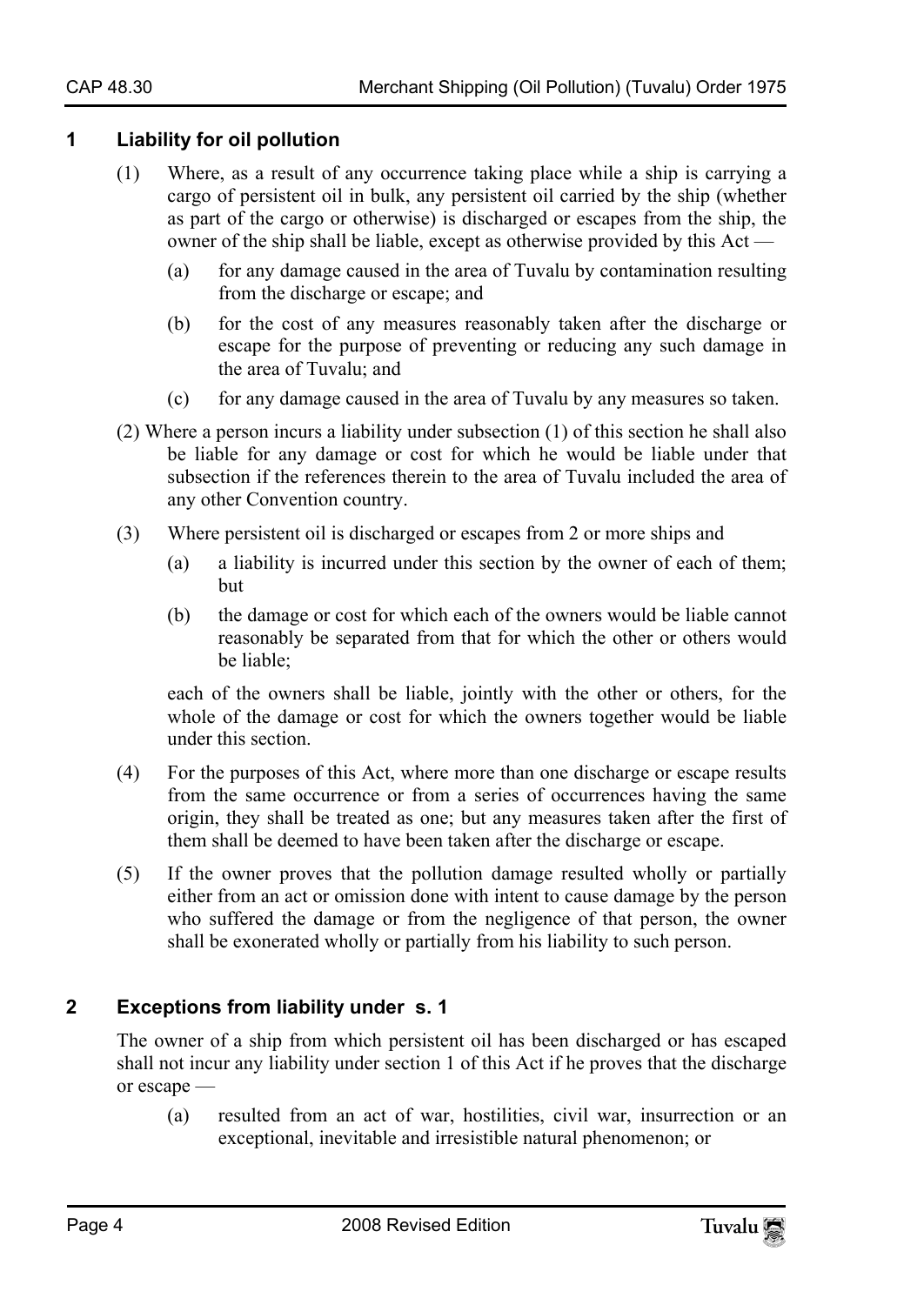- (b) was due wholly to anything done or left undone by another person, not being a servant or agent of the owner, with intent to do damage; or
- (c) was due wholly to the negligence or wrongful act of a government or other authority in exercising its function of maintaining lights or other navigational aids for the maintenance of which it was responsible.

## **3 Restriction of liability for oil pollution**

Where, as a result of any occurrence taking place while a ship is carrying a cargo of persistent oil in bulk, any persistent oil carried by the ship is discharged or escapes then, whether or not the owner incurs a liability under section 1 of this Act —

- (a) he shall not be liable otherwise than under that section for any such damage or cost as is mentioned therein; and
- (b) no servant or agent of the owner nor any person performing salvage operations with the agreement of the owner shall be liable for any such damage or cost.

## **4 Limitation of liability under s. 1**

- (1) Where the owner of a ship incurs a liability under section 1 of this Act by reason of a discharge or escape which occurred without his actual fault or privity —
	- (a) section 503 of the Merchant Shipping Act 1894 (limitation of liability) shall not apply in relation to that liability; but
	- (b) he may limit that liability in accordance with the provisions of this Act, and if he does so his liability (that is to say, the aggregate of his liabilities under section 1 resulting from the discharge or escape) shall not exceed 2,000 gold francs for each ton of the ship's tonnage nor (where that tonnage would result in a greater amount) 210,000,000 gold francs.
- (2) For the purposes of this section the tonnage of a ship shall be ascertained as follows —
	- (a) if the ship is registered in Tuvalu, or is owned by a person who is a qualified person, as defined in section 8(3) of the Merchant Shipping Act 1987, or by persons each of whom is a qualified person (whether or not registered elsewhere), its tonnage shall be taken to be its registered tonnage increased, where a deduction has been made for engine room space in arriving at that tonnage, by the amount of that deduction;
	- (b) if the ship is not such a ship as is mentioned in the preceding paragraph and it is possible to ascertain what would be its registered tonnage if it were registered in Tuvalu, that paragraph shall apply (with the necessary modifications) as if the ship were so registered;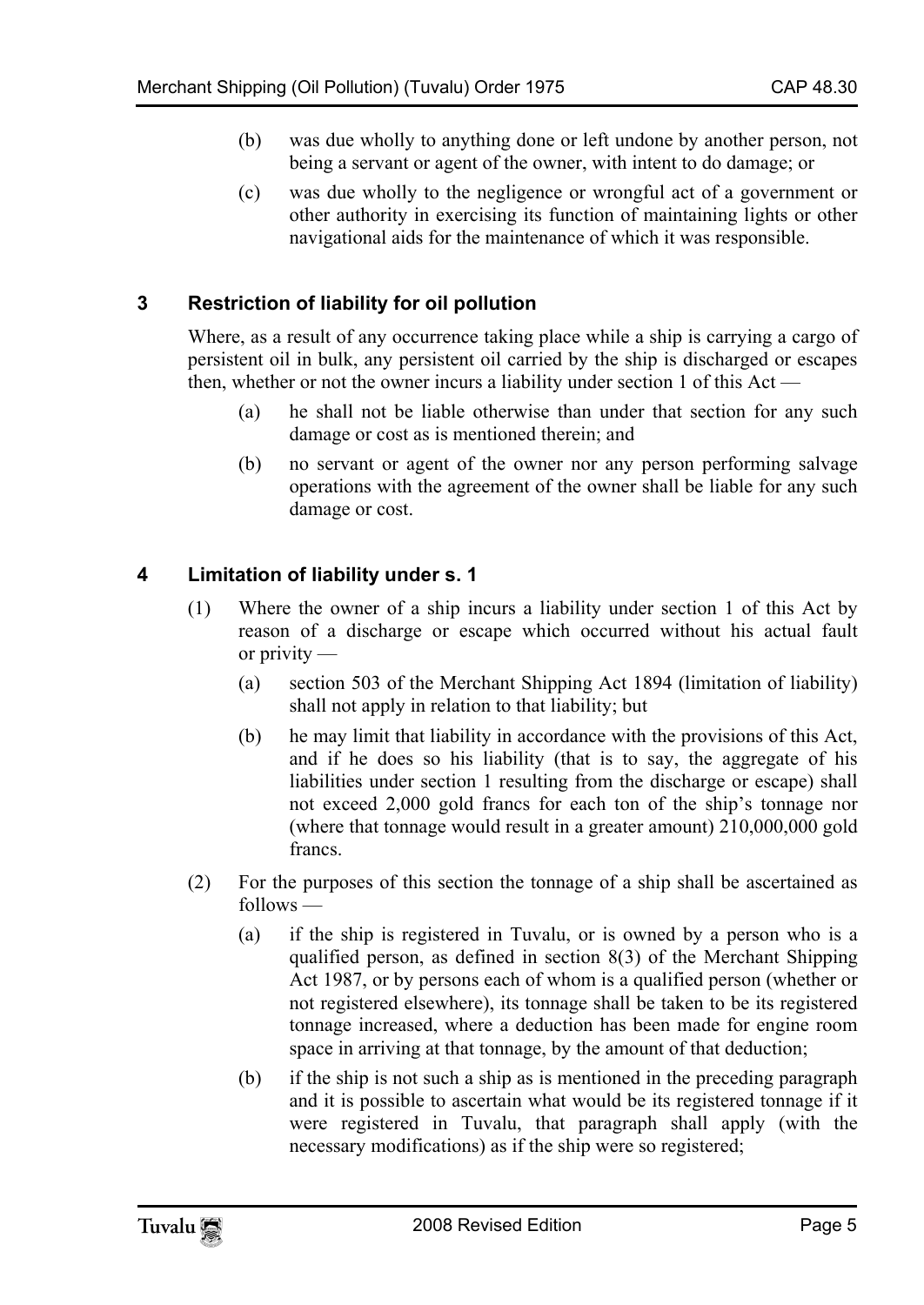- (c) if the ship is not such a ship as is mentioned in paragraph (a) of this subsection and is of a description with respect to which no provision is for the time being made by regulations under 141(2) of the Merchant Shipping Act 1987, its tonnage shall be taken to be 40 per cent of the weight (expressed in tons of 2,240 lbs.) of oil which the ship is capable of carrying;
- (d) if the tonnage of the ship cannot be ascertained in accordance with the preceding paragraphs a surveyor appointed by the Minister shall, if so directed by the court, certify what, on the evidence specified in the direction, would in his opinion be the tonnage of the ship if ascertained in accordance with those paragraphs, and the tonnage stated in his certificate shall be taken to be the tonnage of the ship.
- (3) For the purposes of this section a gold franc shall be taken to be a unit of 65 1/2 milligrams of gold of millesimal fineness 900.
- (4) The Minister may from time to time by notice published by public exhibition at the Public Office of the Minister specify the amounts which for the purposes of this section are to be taken as equivalent to 2,000 gold francs and 210,000,000 gold francs respectively.
- (5) Where the amounts specified by an order under the preceding subsection are varied by a subsequent order the variation shall not affect the limit of any liability under section 1 of this Act if, before the variation comes into force, an amount not less than that limit (ascertained in accordance with the order then in force) has been paid into court in proceedings for the limitation of that liability in accordance with this Act.

## **5 Limitation actions**

- (1) Where the owner of a ship has or is alleged to have incurred a liability under section 1 of this Act he may apply to the court for the limitation of that liability to an amount determined in accordance with section 4 of this Act.
- (2) If on such an application the court finds that the applicant has incurred such a liability and is entitled to limit it, the court shall, after determining the limit of the ability and directing payment into court of the amount of that limit —
	- (a) determine the amounts that would, apart from the limit, be due in respect of the liability to the several persons making claims in the proceedings; and
	- (b) direct the distribution of the amount paid into court for, as the case may be, so much of it as does not exceed the liability) among those persons in proportion to their claims, subject to the following provisions of this section.
- (3) No claim shall be admitted in proceedings under this section unless it is made within such time as the court may direct or such further time as the court may allow.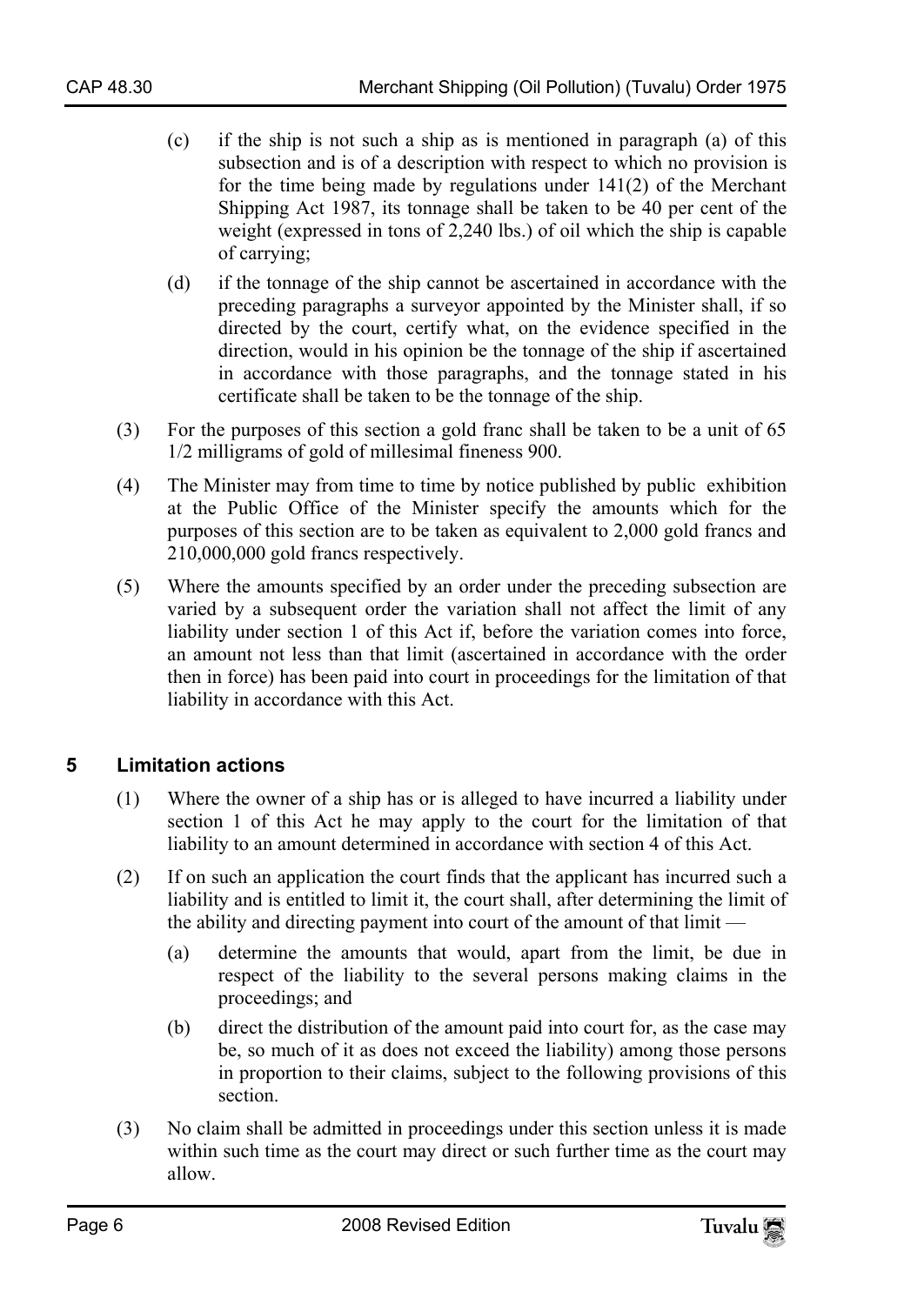- (4) Where any sum has been paid in or towards satisfaction of any claim in respect of the damage or cost to which the liability extends —
	- (a) by the owner or the person referred to in section 12 of this Act as "the insurer"; or
	- (b) by a person who has or is alleged to have incurred a liability, otherwise than under section 1 of this Act, for the damage or cost and who is entitled to limit his liability in connection with the ship by virtue of the Merchant Shipping (Liability of Ship-owners and Others) Act 1958;

the person who paid the sum shall, to the extent of that sum, be in the same position with respect to any distribution made in proceedings under this section as the person to whom it was paid would have been.

- (5) Where the person who incurred the liability has voluntarily made any reasonable sacrifice or taken any other reasonable measures to prevent or reduce damage to which the liability extends or might have extended he shall be in the same position with respect to any distribution made in proceedings under this section as if he had a claim in respect of the liability equal to the cost of the sacrifice or other measures.
- (6) The Court may, if it thinks fit, postpone the distribution of such part of the amount to be distributed as it deems appropriate having regard to any claims that may later be established before a court of any country outside Tuvalu.

## **6 Restriction on enforcement of claims after establishment of limitation fund**

- (1) Where the court has found that a person who has incurred a liability under section 1 of this Act is entitled to limit that liability to any amount and he has paid into court a sum not less than that amount —
	- (a) the court shall order the release of any ship or other property arrested in connection with a claim in respect of that liability or any security given to prevent or obtain release from such an arrest; and
	- (b) no judgment or decree for any such claim shall be enforced, except so far as it is for costs;

if the sum paid into court, or such part thereof as corresponds to the claim, will be actually available to the claimant or would have been available to him if the proper steps in the proceedings under section 5 of this Act had been taken.

## **7 Concurrent liabilities of owners and others**

Where, as a result of any discharge or escape of persistent oil from a ship, the owner of the ship incurs a liability under section 1 of this Act and any other person incurs a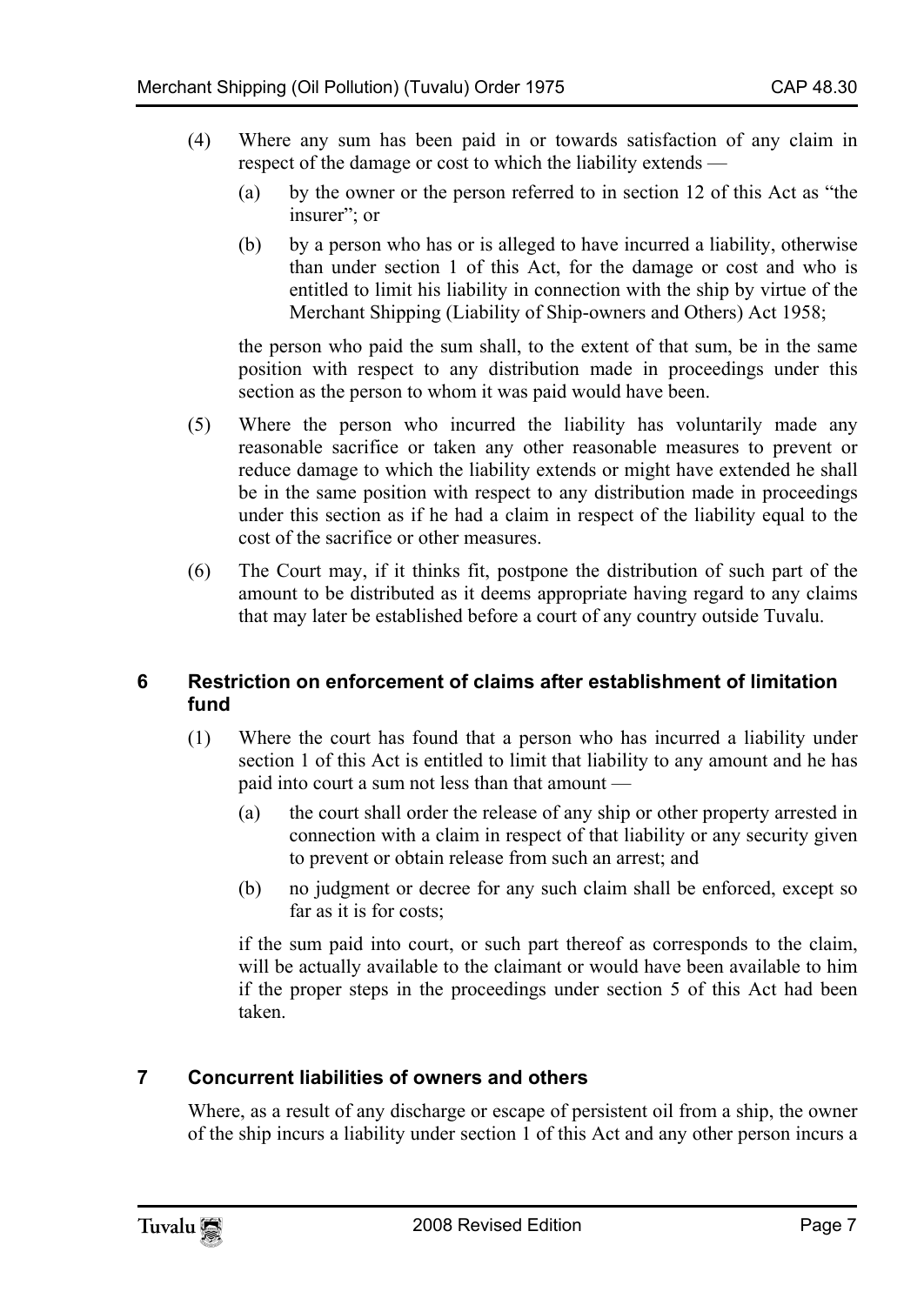liability, otherwise than under that section, for any such damage or costs as is mentioned in subsection  $(1)$  of that section, then, if —

- (a) the owner has been found, in proceedings under section 5 of this Act, to be entitled to limit his liability to any amount and has paid into court a sum not less than that amount; and
- (b) the other person is entitled to limit his liability in connection with the ship by virtue of the Merchant Shipping (Liability of Ship-owners and Others) Act 1958;

no proceedings shall be taken against the other person in respect of his liability, and if any such proceedings were commenced before the owner paid the sum into court, no further steps shall be taken in the proceedings except in relation to costs.

## **8 Establishment of limitation fund outside Tuvalu**

Where the events resulting in the liability of any person under section 1 of this Act also resulted in a corresponding liability under the law of another Convention country sections 6 and 7 of this Act shall apply as if the references to sections 1 and 5 of this Act included references to the corresponding provisions of that law and the references to sums paid into court included references to any sums secured under those provisions in respect of the liability.

## **9 Extinguishment of claims**

No action to enforce a claim in respect of a liability incurred under section 1 of this Act shall be entertained by any court in Tuvalu unless the action is commenced not later than 3 years after the claim arose nor later than 6 years after the occurrence or first of the occurrences resulting in the discharge or escape by reason of which the liability was incurred.

## **10 Compulsory insurance against liability for pollution**

- (1) Subject to the provisions of this Act relating to Government ships, subsection (2) of this section shall apply to any ship carrying in bulk a cargo of more than 2,000 tons of persistent oil of a description specified in regulations made by the Minister.
- (2) The ship shall not enter or leave a port in Tuvalu or arrive at or leave a terminal in the territorial sea of Tuvalu nor, if the ship is registered in Tuvalu, a port in any other country or a terminal in the territorial sea of any other country, unless there is in force a certificate complying with the provisions of subsection (3) of this section and showing that there is in force in respect of the ship a contract of insurance or other security satisfying the requirements of Article VII of the Convention (cover for owner's liability).
- (3) The certificate must be —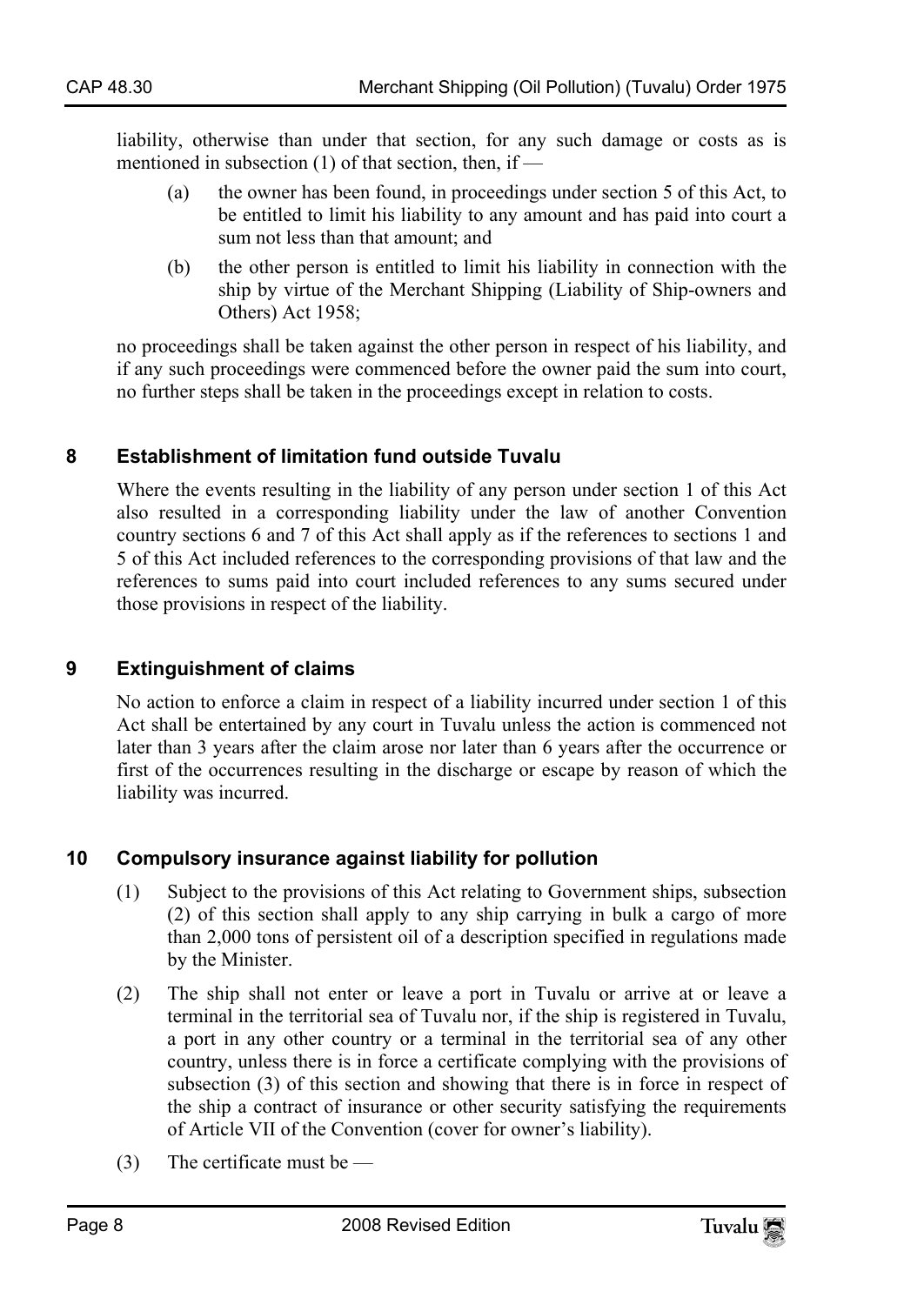- (a) if the ship is registered in Tuvalu, a certificate issued by the Minister
- (b) if the ship is registered in a Convention country other than Tuvalu, a certificate issued by or under the authority of the government of the other Convention country; and
- (c) if the ship is registered in a country which is not a Convention country, a certificate recognised for the purposes of this paragraph by regulations made under this section.
- (4) The Minister may by regulations provide that certificates in respect of ships registered in any, or any specified, country which is not a Convention country shall, in such circumstances as may be specified in the regulations, be recognised for the purposes of subsection (3) (c) of this section if issued by or under the authority of the government of the country designated in the regulations in that behalf; and the country that may be so designated may be either or both of the following, that is to say —
	- (a) the country in which the ship is registered; and
	- (b) any country specified in the regulations for the purposes of this paragraph.
- (5) Any certificate required by this section to be in force in respect of a ship shall be carried in the ship and shall, on demand, be produced by the master to any officer of customs.
- (6) If a ship enters or leaves, or attempts to enter or leave, a port or arrives at or leaves, or attempts to arrive at or leave, a terminal in contravention of subsection (2) of this section, the master or owner shall be liable on conviction on indictment to a fine, or on summary conviction to a fine not exceeding \$60,000.
- (7) If a ship fails to carry, or the master of a ship fails to produce, a certificate as required by subsection (5) of this section the master shall be liable on summary conviction to a fine not exceeding \$700.
- (8) If a ship attempts to leave a port in Tuvalu in contravention of this section the ship may be detained.

## **11 Issue of certificate by Minister**

- (1) Subject to subsection (2) of this section, if the Minister is satisfied, on an application for such a certificate as is mentioned in section (10) of this Act in respect of a ship registered in Tuvalu, that there will be in force in respect of the ship. throughout the period for which the certificate is to be issued, a contract of insurance or other security satisfying the requirement of Article VII of the Convention. the Minister shall issue such a certificate to the owner.
- (2) If the Minister is of opinion that there is a doubt whether the person providing the insurance or other security will be able to meet his obligations thereunder,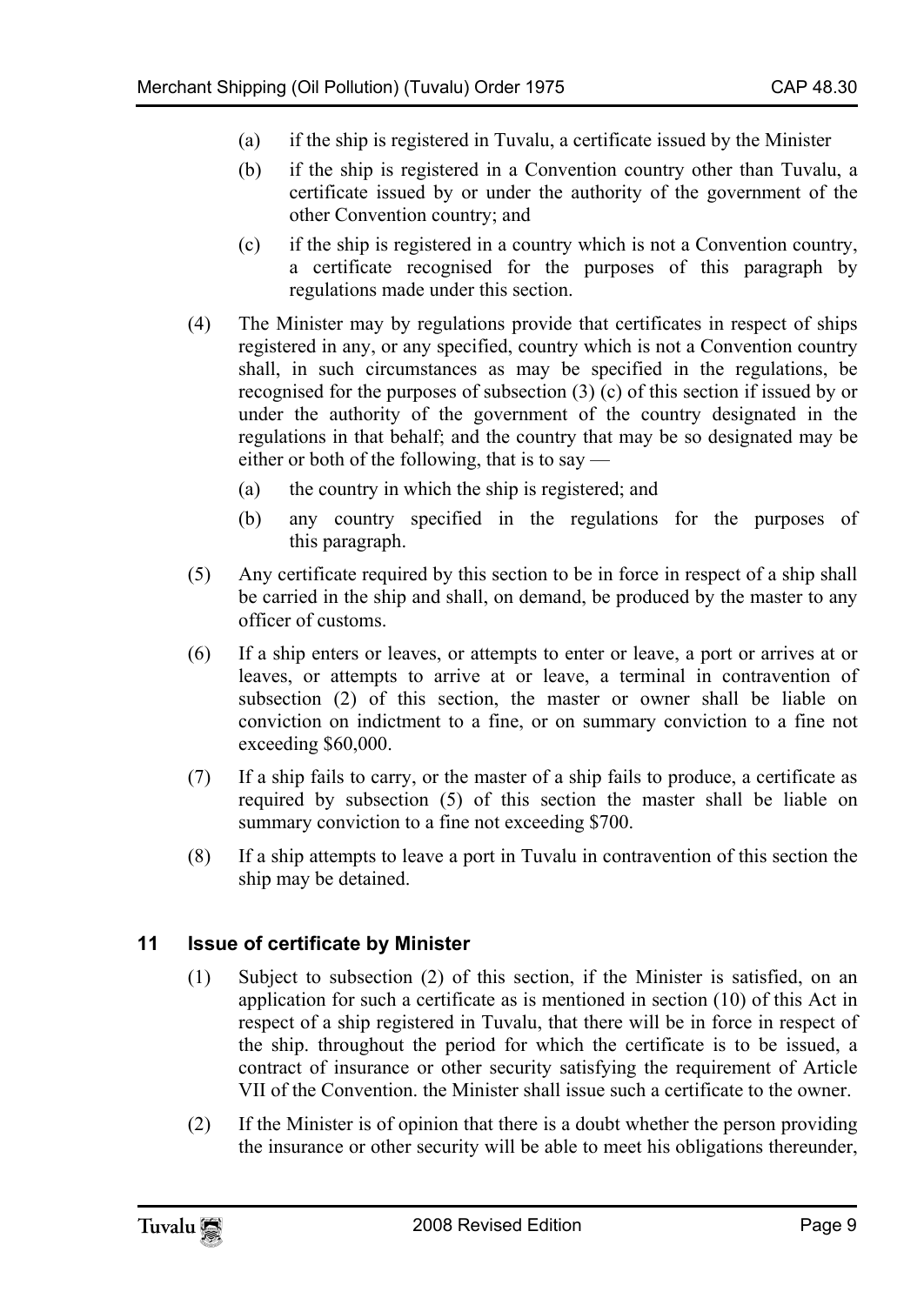or whether the insurance or other security will cover the owner's liability under section 1 of this Act in all circumstances, he may refuse the certificate.

- (3) The Minister may make regulations-
	- (a) prescribing the fee to be paid on an application for a certificate to be issued by him under this section; and
	- (b) providing for the cancellation and delivery up of such a certificate in such circumstances as may be prescribed by the regulations.
- (4) If a person required by regulations under subsection (3) (b) of this section to deliver up a certificate fails to do so he shall be liable on summary conviction to a fine not exceeding \$350.
- (5) The Minister shall send a copy of any certificate issued by him under this section in respect of a ship registered in Tuvalu to the Registrar of Ships , and the Registrar shall make the copy available for public inspection.

#### **12 Rights of third parties against insurers**

- (1) Where it is alleged that the owner of a ship has incurred a liability under section 1 of this Act as a result of any discharge or escape' of oil occurring while there was in force a contract of insurance or other security to which such a certificate as is mentioned in section 10 of this Act related, proceedings to enforce a claim in respect of the liability may be brought against the person who provided the insurance or other security (in the following provisions of this section referred to as "the insurer").
- (2) In any proceedings brought against the insurer by virtue of this section it shall be a defence (in addition to any defence affecting the owner's liability) to prove that the discharge or escape was due to the wilful misconduct of the owner himself.
- (3) The insurer may limit his liability in respect of claims made against him by virtue of this section in like manner and to the same extent as the owner may limit his liability but the insurer may do so whether or not the discharge or escape occurred without the owner's actual fault or privity.
- (4) Where the owner and the insurer each apply to the court for the limitation of his liability any sum paid into court in pursuance of either application shall be treated as paid also in pursuance of the other.

#### **13 Jurisdiction and effect of judgment**

- (1)
- (2) Where any persistent oil is discharged or escapes from a ship but does not result in any damage caused by contamination in the area of Tuvalu and no measures are reasonably taken to prevent or reduce such damage in that area,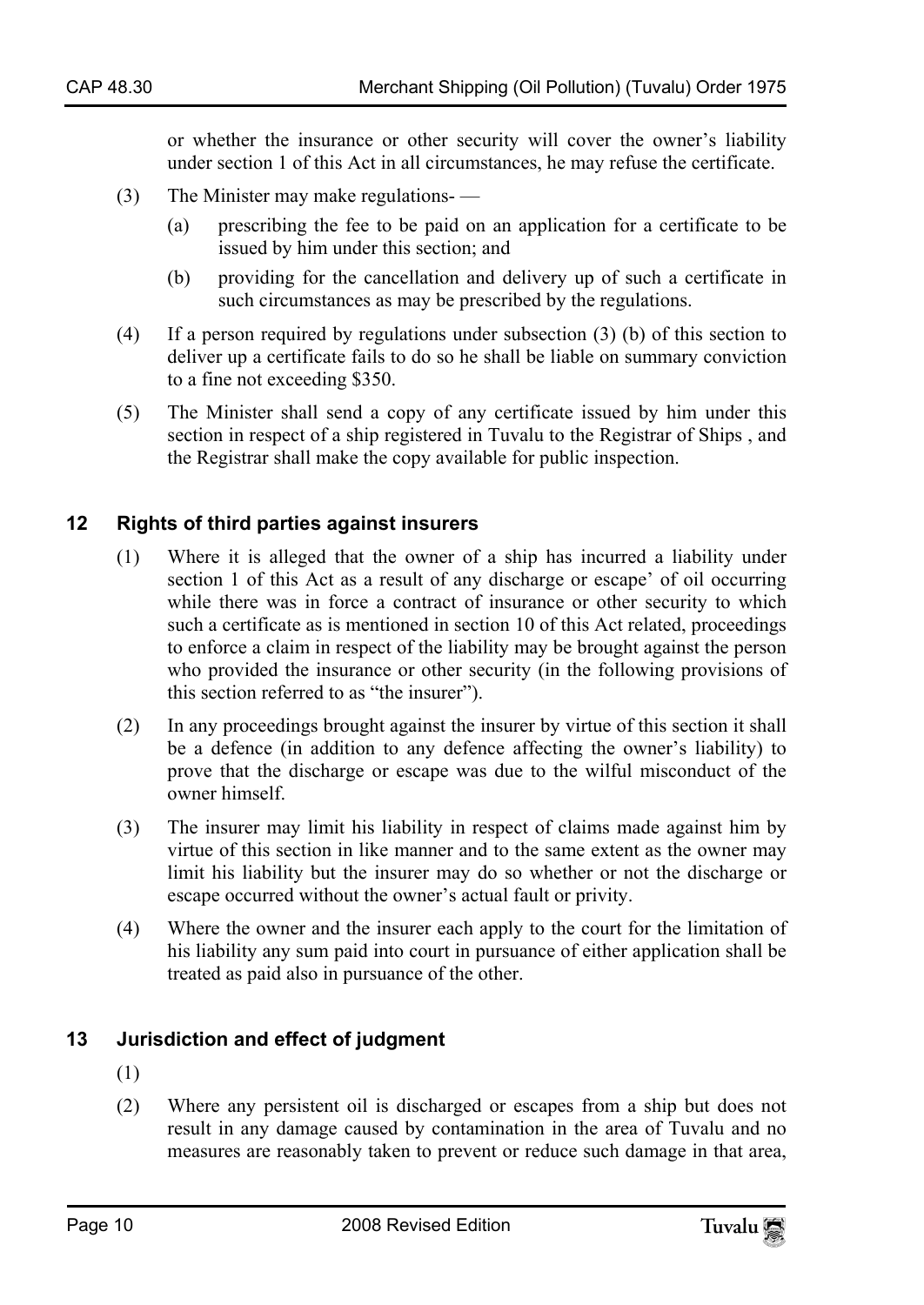no court in Tuvalu shall entertain an action (whether in rem or in personam) to enforce a claim arising from —

- (a) any damage caused in the area of another Convention country by contamination resulting from the discharge or escape;
- (b) any cost incurred in taking measures to prevent or reduce such damage in the area of another Convention country; or
- (c) any damage caused by any measures so taken.
- (3) The Foreign Judgments (Reciprocal Enforcement) Ordinance 1965 shall apply, whether or not it would so apply apart from this section, to any judgment given by a court in a Convention country to enforce a claim in respect of a liability incurred under any provision corresponding to section 1 of this Act; and in its application to such a judgment that Ordinance shall have effect with the omission of subsections (2) and (3) of section 6 of that Ordinance.

## **14 Government ships**

- (1) Nothing in the preceding provisions of this Act applied in relation to any warship or any ship for the time being used by the government of any State for other than commercial purposes.
- (2) In relation to a ship owned by a State and for the time being used for commercial purposes it shall be a sufficient compliance with subsection (2) of section 10 of this Act if there is in force a certificate issued by the government of that State and showing that the ship is owned by that State and that any liability for pollution damage as defined in Article 1 of the Convention will be met up to the limit prescribed by Article V thereof.
- (3) Every Convention State shall, for the purposes of any proceedings brought in a court in Tuvalu to enforce a claim in respect of a liability incurred under section 1 of this Act, be deemed to have submitted to the jurisdiction of that court, and accordingly rules of court may provide for the manner in which such proceedings are to be commenced and carried on; but nothing in this subsection shall authorise the issue of execution, against the property of any State.

## **15 Liability for cost of preventive measures where s. 1 does not apply**

- $(1)$  Where
	- (a) after an escape or discharge of persistent oil from a ship, measures are reasonably taken for the purpose of preventing or reducing damage in the area of Tuvalu which may be caused by contamination resulting from the discharge or escape; and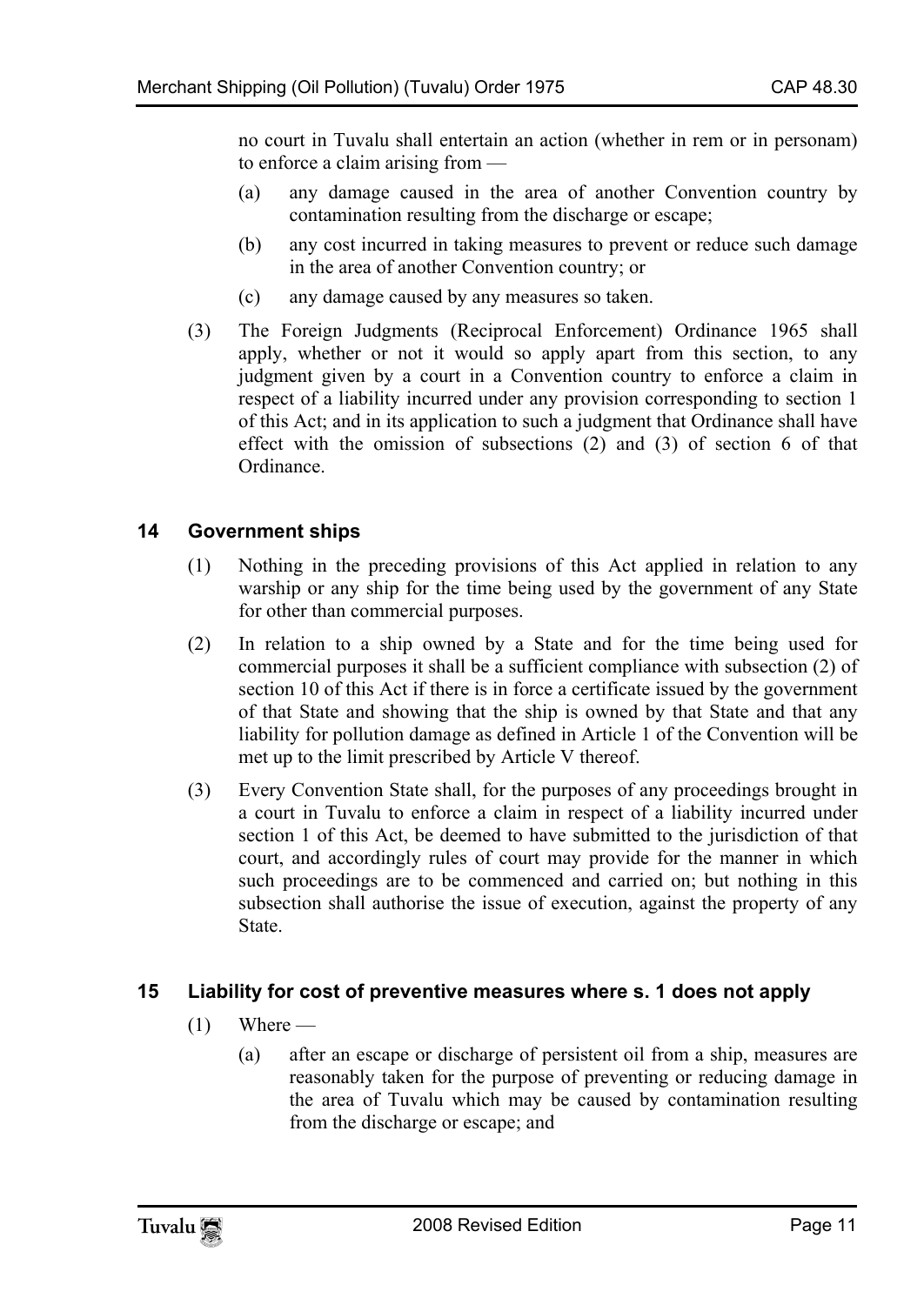(b) any person incurs, or might but for the measures have incurred, a liability, otherwise than under section 1 of this Act, for any such damage;

then, notwithstanding that subsection (1) (b) of that section does not apply, he shall be liable for the cost of the measures, whether or not the person taking them does so for the protection of his interests or in the performance of a duty.

(2) For the purposes of section 503 of the Merchant Shipping Act 1894 (limitation of liability) any liability incurred under this section shall be deemed to be a liability to damages in respect of such loss, damage or infringement as is mentioned in subsection (1) (d) of that section.

#### **16 Saving for recourse actions**

Nothing in this Act shall prejudice any claim, or the. enforcement of any claim, a person incurring any liability under this Act may have against another person in respect of that liability.

#### **19 Meaning of "the Convention", "Convention country" and "Convention State"**

 $(1)$  In this Act —

"**the Convention**" means the International Convention on Civil Liability for Oil Pollution Damage signed in Brussels in 1969;

"**Convention country**" means a country in respect of which the Convention is in force; and

"**Convention State**" means a State which is a party to the Convention.

(2) If the Minister by order made under this subsection declares that any State specified in the Order is a party to the Convention in respect of any country so specified the Order shall, while in force, be conclusive evidence that that State is a party to the Convention in respect of that country.

## **20 Interpretation of other expressions**

 $(1)$  In this Act —

"**damage**" includes loss;

"**owner**", in relation to a registered ship, means the person registered as its owner, except that in relation to a ship owned by a State which is operated by a person registered as the ship's operator, it means the person registered as its operator;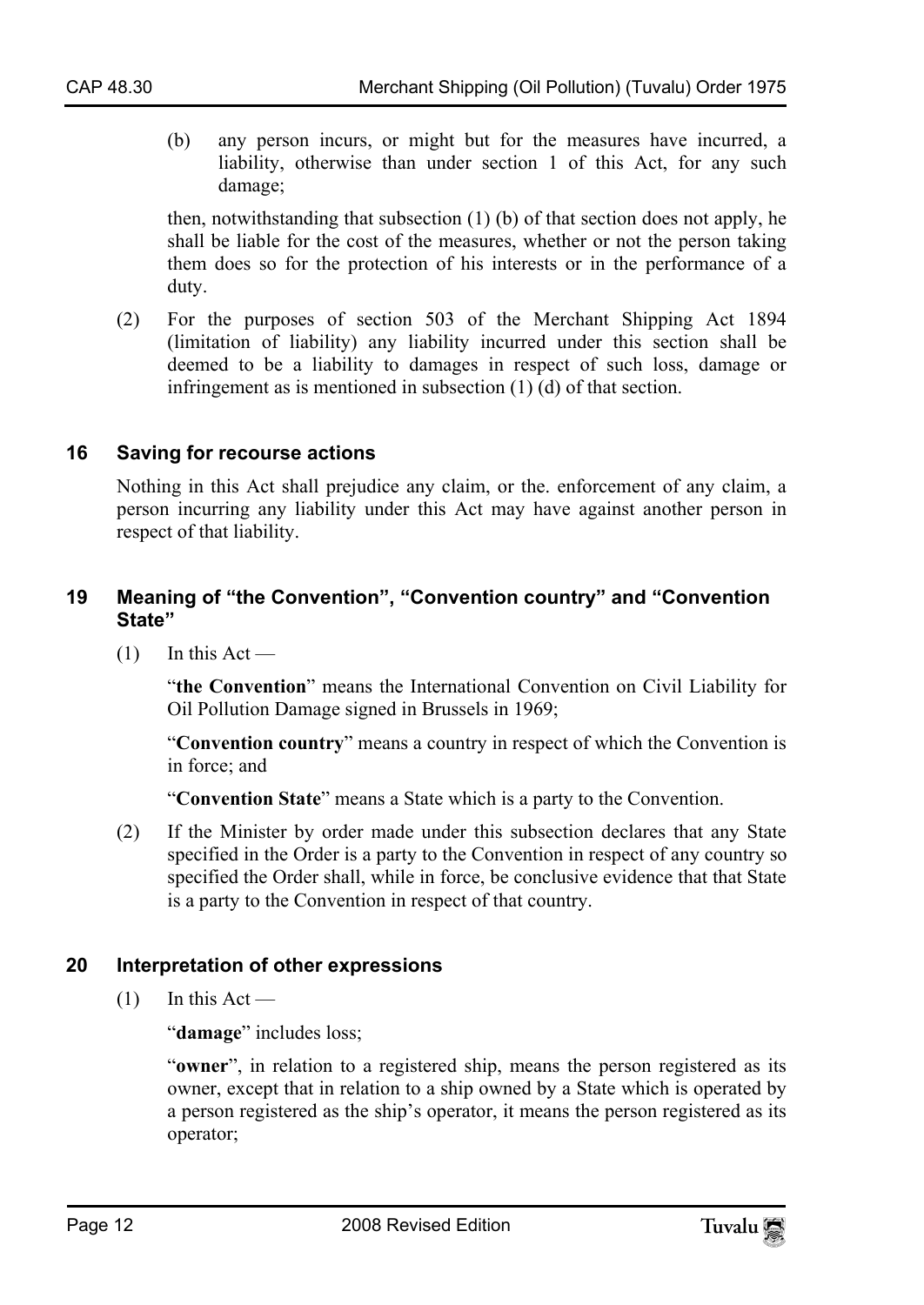"**the court**" means the High Court of Tuvalu; "**dollars**" means Australian dollars.

- (2) In relation to any damage or cost resulting from the discharge or escape of any oil carried in a ship references in this Act to the owner of the ship are references to the owner at the time of the occurrence or first of the occurrences resulting in the discharge or escape.
- (3) References in this Act to the area of any country includes the territorial sea of that country.

## **21 Construction and commencement**

- (2) This Act shall be construed as one with the Merchant Shipping Act 1987
- (3) This Act shall come into force on such day as the Commissioner may appoint by notice published by exhibition at the Public Office of the Commissioner and different days may be so appointed for different provisions of this Act.

## **ARTICLE 4**

## **SCHEDULE 2 TO THE ORDER**

#### THE MERCHANT SHIPPING ACT 1974

## PART I

#### **THE INTERNATIONAL OIL POLLUTION COMPENSATION FUND**

#### **1 Interpretation of Part I**

- (1) In this Part of this Act
	- (a) the "**Liability Convention**" means the International Convention on Civil Liability for Oil Pollution Damage opened for signature in Brussels on 29th November 1969;·
	- (b) the "**Fund Convention**" means the International Convention on the Establishment of an International Fund for Compensation for Oil Pollution Damage opened for signature in Brussels on 18th December 1971;
	- (c) "**the Fund**" means the International Fund established by the Fund Convention;
	- (d) "**Fund Convention country**" means a country in respect of which the Fund Convention is in force.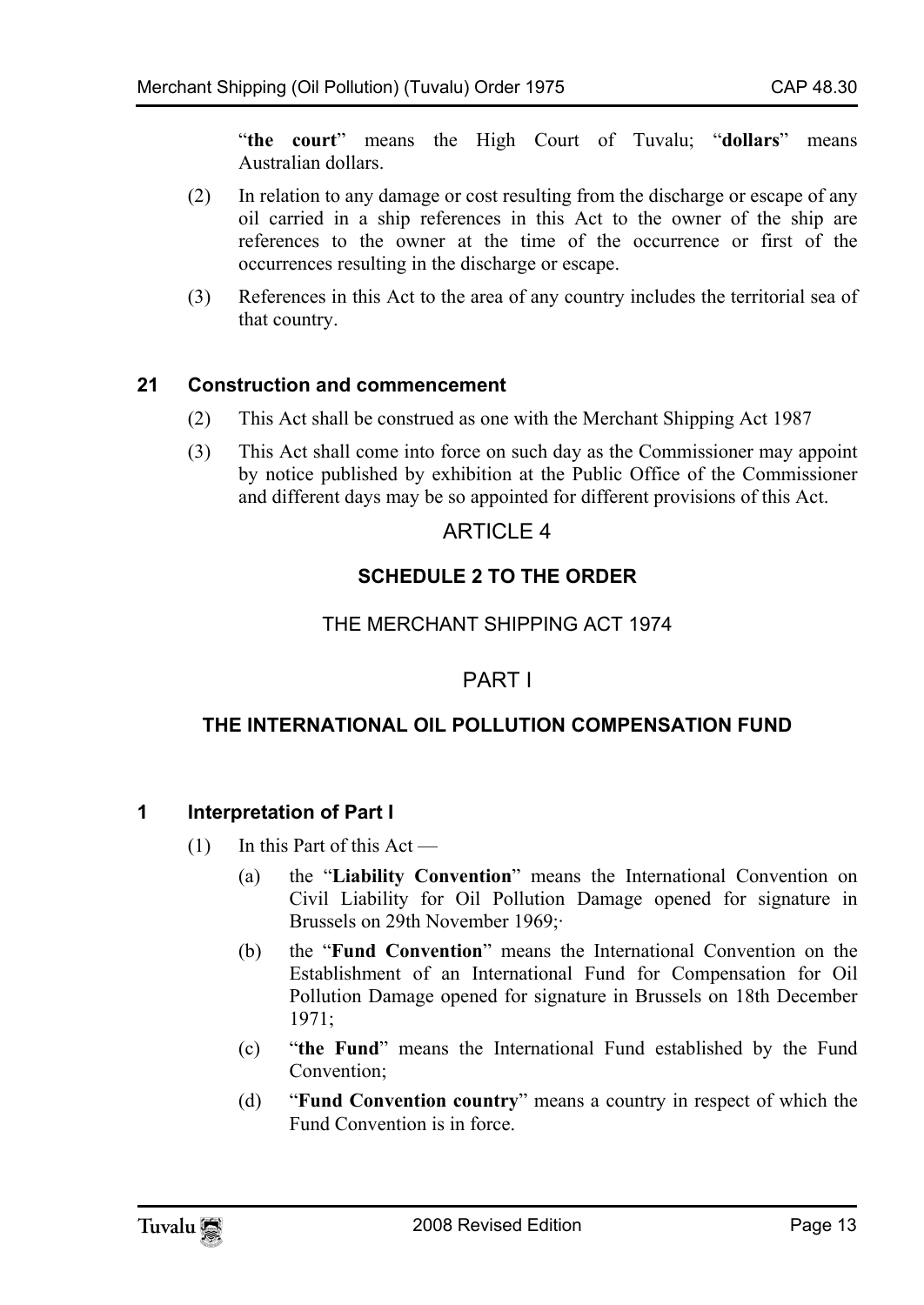- (2) If the Minister by order made under this subsection declares that any State specified in the Order is a party to the Fund Convention in respect of any country so specified the Order shall, while in force, be conclusive evidence that that State is a party to the Convention in respect of that country.
- (3) In this Part of this Act, unless the context otherwise requires —

the "**Act of 1971**" means the Merchant Shipping (Oil Pollution) Act 1971,

"**damage**" includes loss,

"**discharge or escape**", in relation to pollution damage, means the discharge or escape of oil carried by the ship,

"**guarantor**" means any person providing insurance or other financial security to cover the owner's liability of the kind described in section 10 of the Act of 1971,

"**oil**", except in sections 2 and 3, means persistent hydrocarbon mineral oil,

"**owner**" means the person or persons registered as the owner of the ship or, in the absence of registration, the person or persons owning the ship, except that in relation to a ship owned by a State which is operated by a person registered as the ship's operator, it means the person registered as its operator,

"**pollution damage**" means damage caused outside the ship carrying oil by contamination resulting from the escape or discharge of oil from the ship, wherever the escape or discharge may occur, and includes the cost of preventive measures and further damage caused by preventive measures,

"**preventive measures**" means any reasonable measures taken by any person after the occurrence to prevent or minimise pollution damage,

"**ship**" means any sea-going vessel and any seaborne craft of any type whatsoever carrying oil in bulk as cargo,

"**dollars**" means Australian dollars.

(4) For the purposes of this Part of this Act a ship's tonnage shall be the net tonnage of the ship with the addition of the amount deducted from the gross tonnage on account of engine room space for the purpose of ascertaining the net tonnage.

If the ship cannot be measured in accordance with the normal rules, its tonnage shall be deemed to be 40 per cent of the weight in tons (of 2,240 lbs.) of oil which the ship is capable of carrying.

- (5) For the purposes of this Part of this Act, where more than one discharge or escape results from the same occurrence or from a series of occurrences' having the same origin, they shall be treated as one.
- (6) In this Part of this Act a franc shall be taken to be a unit of 651/2 milligrammes of gold of millesimal fineness 900.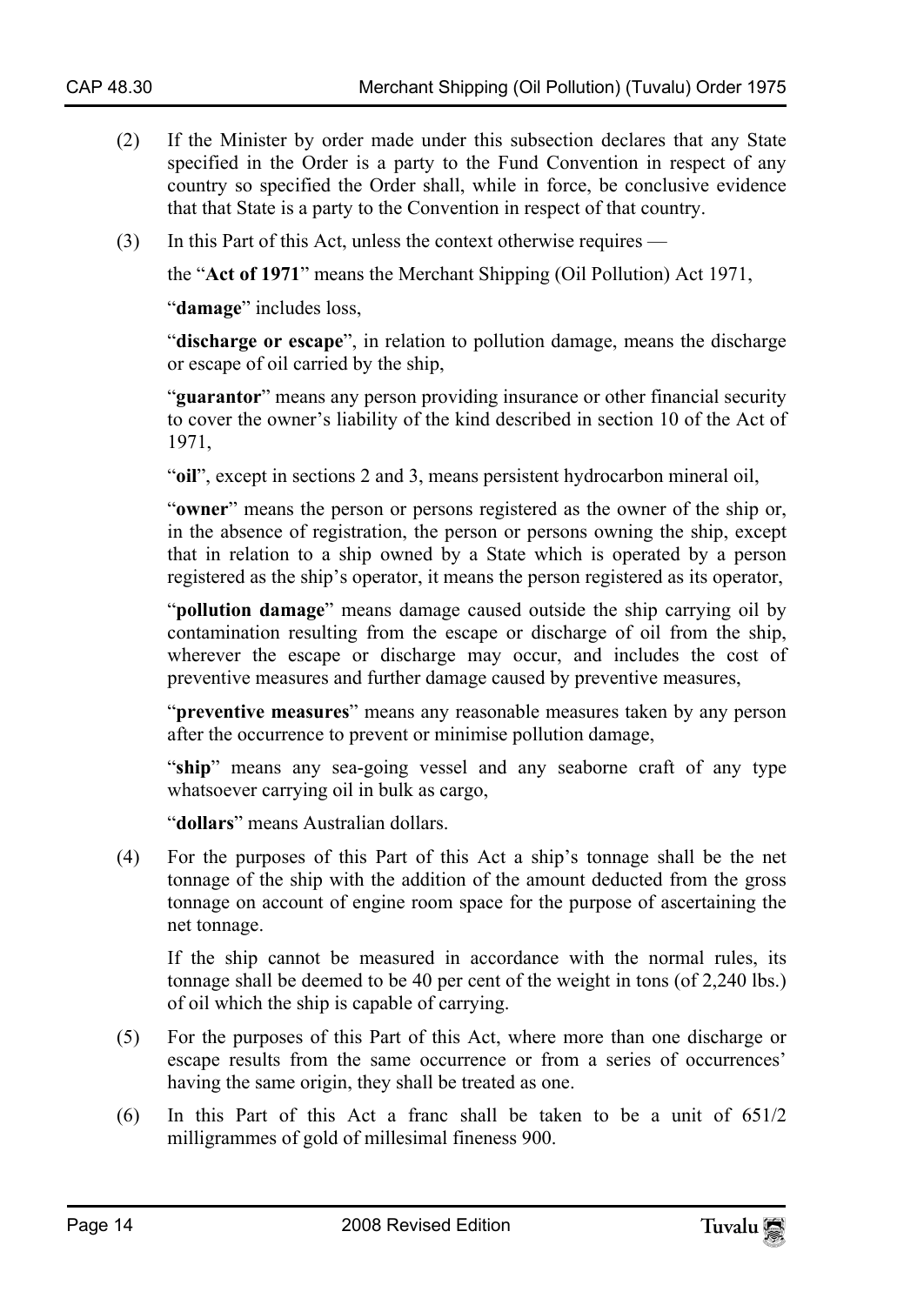(7) The Minister may from time to time by notice published by exhibition at the Public Office of the Minister specify the amounts which for the purposes of this Part of this Act are to be taken as equivalent to any specified number of francs.

*Contributions to Fund* 

#### **2 Contributions by importers of oil and others**

- (1) Contributions shall be payable to the Fund in respect of oil carried by sea to ports or terminal installations in Tuvalu.
- (2) Subsection (1) above applies whether or not the oil is being imported and applies even if contributions are payable in respect of carriage of the same oil on a previous voyage.
- (3) Contributions shall also be payable to the Fund in respect of oil when first received in any installation in Tuvalu after having been carried by sea and discharged in a port or terminal installation in a country which is not a Fund Convention country.
- (4) The person liable to pay contributions is  $-$ 
	- (a) in the case of oil which is being imported into Tuvalu, the importer, and
	- (b) otherwise, the person by whom the oil is received.
- (5) A person shall not be liable to make contributions in respect of the oil imported or received by him in any year if the oil so imported or received in the year does not exceed 150,000 tonnes.
- (6) For the purpose of subsection  $(5)$  above
	- (a) all the members of a group of companies shall be treated as a single person, and
	- (b) any 2 or more companies which have been amalgamated into a single company shall be treated as the same person as that single company.
- (7) The contributions payable by a person for any year shall
	- (a) be of such amount as may be determined by the Assembly of the Fund under Articles 11 and 12 of the Fund Convention and notified to him by the Fund;
	- (b) be payable in such instalments, becoming due at such times, as may be so notified to him;

and if any amount due from him remains unpaid after the date on which it became due, it shall from then on bear interest, at a rate determined from time to time by the said Assembly, until it is paid.

(8) The Minister may by regulations impose on persons who are or may be liable to pay contributions under this section obligations to give security for payment to the Minister , or to the Fund.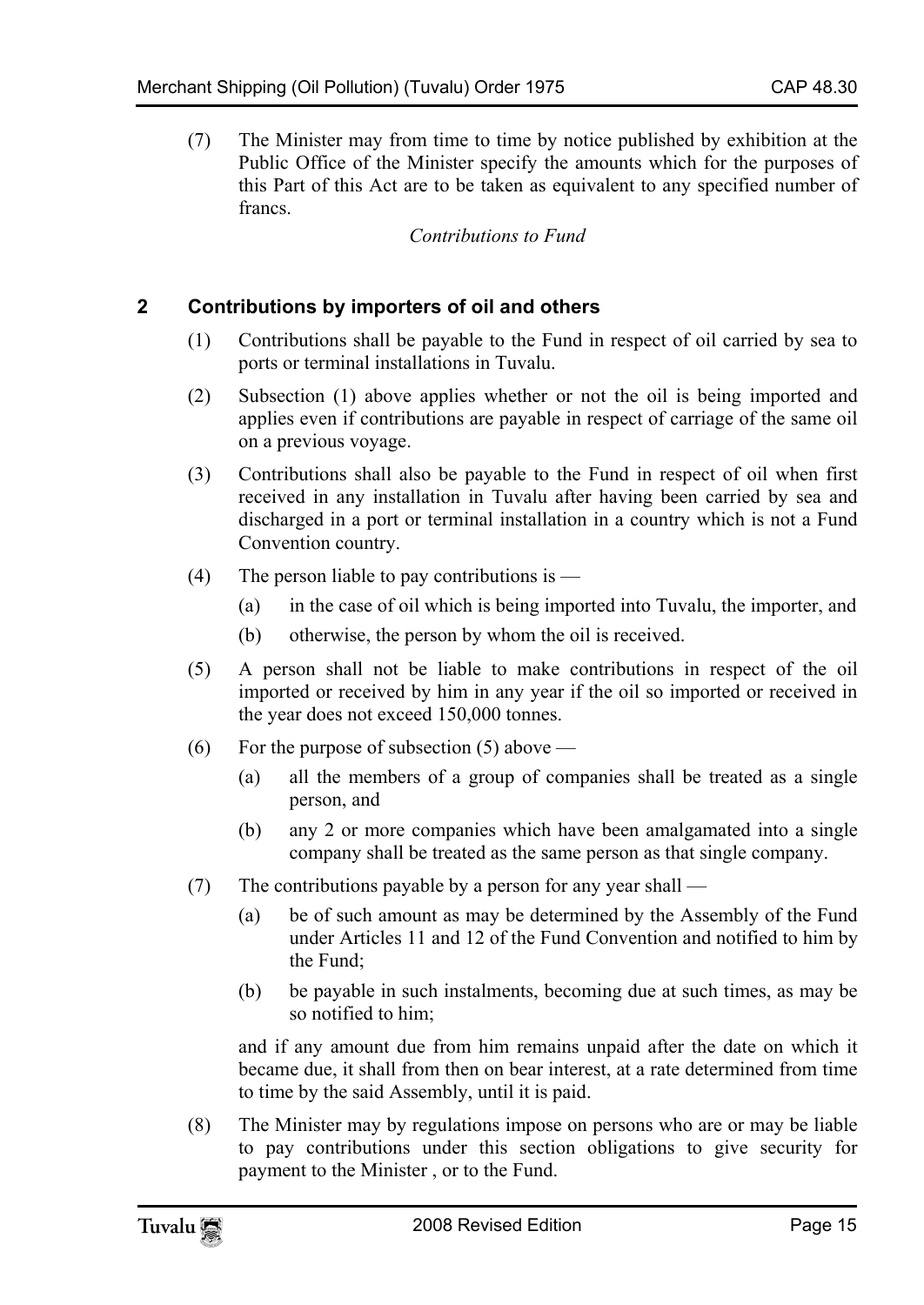Regulations under this subsection- —

- (a) may contain such supplemental or incidental provisions as appear to the Minister expedient, and
- (b) may impose penalties for contravention of the regulations punishable on summary conviction by a fine not exceeding \$700, or such lower limit as may be specified in the regulations.
- (9) In this and the next following. section, unless the context otherwise requires —

"**company**" means a body incorporated under the law of Tuvalu, or of any other country;

"**group**" in relation to companies, means a holding company and any subsidiary or commonly controlled entity, subject, in the case of a company incorporated outside Tuvalu, to any necessary modification of this definition;

"**importer**" means the person by whom or on whose behalf the oil in question is entered for customs purposes on importation, and "**import**" shall be construed accordingly;

"**oil**" means crude oil and fuel oil, and

- (a) "**crude oil**" means any liquid hydrocarbon mixture occurring naturally in the earth whether or not treated to render it suitable for transportation, and includes —
	- (i) crude oils from which distillate fractions have been removed, and
	- (ii) crude oils to which distillate fractions have been added,
- (b) "**fuel oils**" means heavy distillates or residues from crude oil or blends of such materials intended for use as a fuel for the production of heat or power of a quality equivalent to the" American Society for Testing and Materials' Specification for Number Four Fuel Oil (Designation D 396- 69)", or heavier.

"**terminal installation**" means any site for the storage of oil in bulk which is capable of receiving oil from waterborne transportation, including any facility situated offshore and linked to any such site.

#### **3 Power to obtain information**

(1) For the purpose of transmitting to the Fund the names and addresses of the persons who under the last preceding section are liable to make contributions to the Fund for any year, and the quantity of oil in respect of which they are so liable, the Minister may by notice require any person engaged in producing, treating, distributing or transporting oil to furnish such information as may be specified in the notice.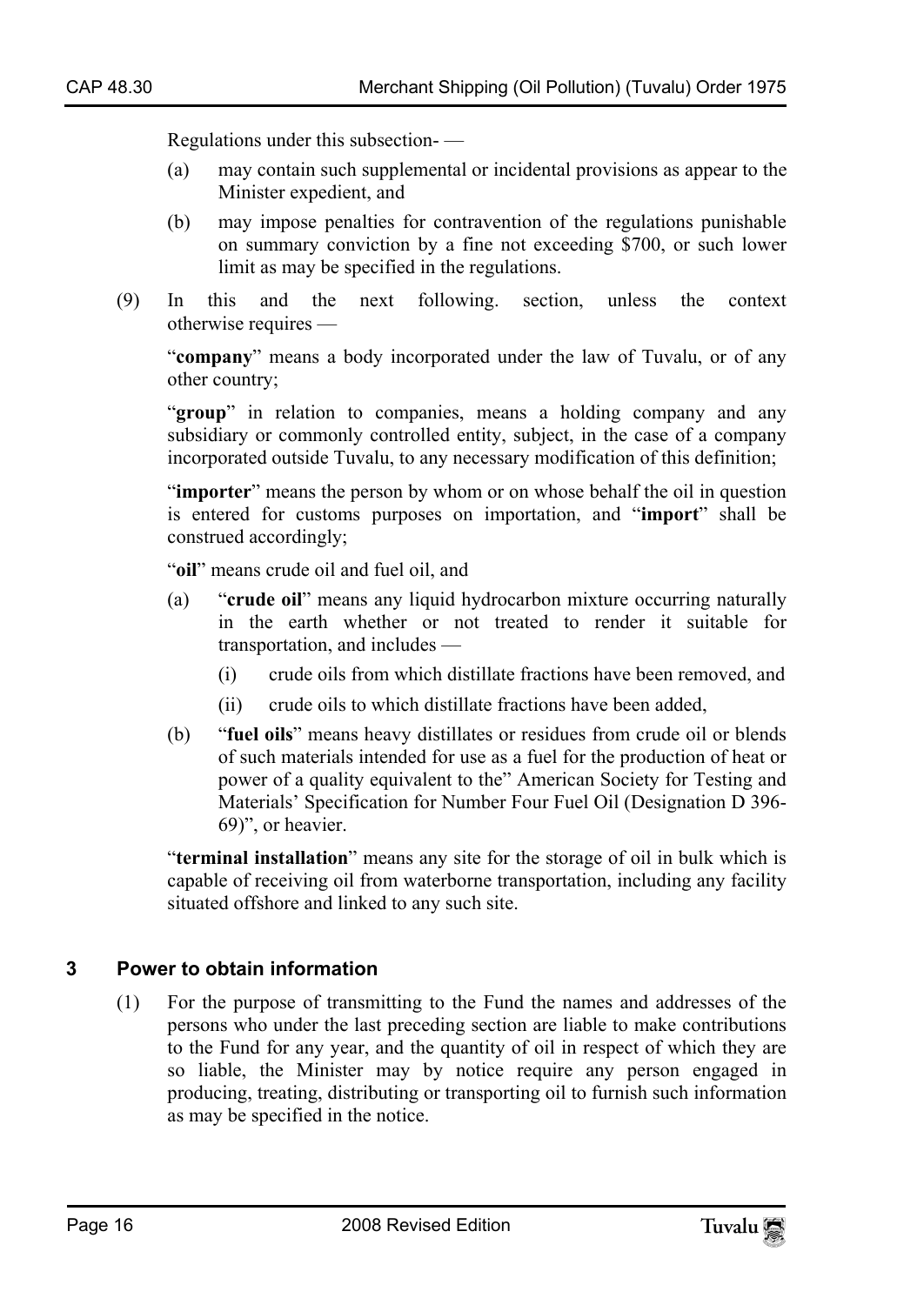- (2) A notice under this section may require a company to give such information as may be required to ascertain whether its liability is affected by subsection (6) of the last preceding section.
- (3) A notice under this section may specify the way in which, and the time within which, it is to be complied with.
- (4) In proceedings by the Fund against any person to recover any amount due under the last preceding section, particulars contained in any list transmitted by the Minister to the Fund shall, so far as those particulars are based on information obtained under this section, be admissible as evidence of the facts stated in the list; and so far as particulars which are so admissible are based on information given by the person against whom the proceedings are brought, those particulars shall be presumed to be accurate until the contrary is proved.
- (5) If a person discloses any information which has been furnished to or obtained by him under this section, or in connection with the execution of this section, he shall, unless the disclosure is made —
	- (a) with the consent of the person from whom the information was obtained, or
	- (b) in connection with the execution of this section, or
	- (c) for the purposes of any legal proceedings arising out of this section or of any report of such proceedings,

be liable on summary conviction to a fine not exceeding \$700.

- $(6)$  A person who
	- (a) refuses or wilfully neglects to comply with a notice under this section, or
	- (b) in furnishing any information in compliance with a notice under this section makes any statement which he knows to be false in a material particular, or recklessly makes any statement which is false in a material particular,

shall be liable —

- (i) on summary conviction to a fine not exceeding \$700, and
- (ii) on conviction on indictment to a fine, or to imprisonment for a term not exceeding 12 months, or to both.

*Compensation for persons suffering pollution damage* 

## **4 Liability of the Fund**

(1) The Fund shall be liable for pollution damage in Tuvalu if the person suffering the damage has been unable to obtain full compensation under section 1 of the Act of 1971 (which gives effect to the Liability Convention) —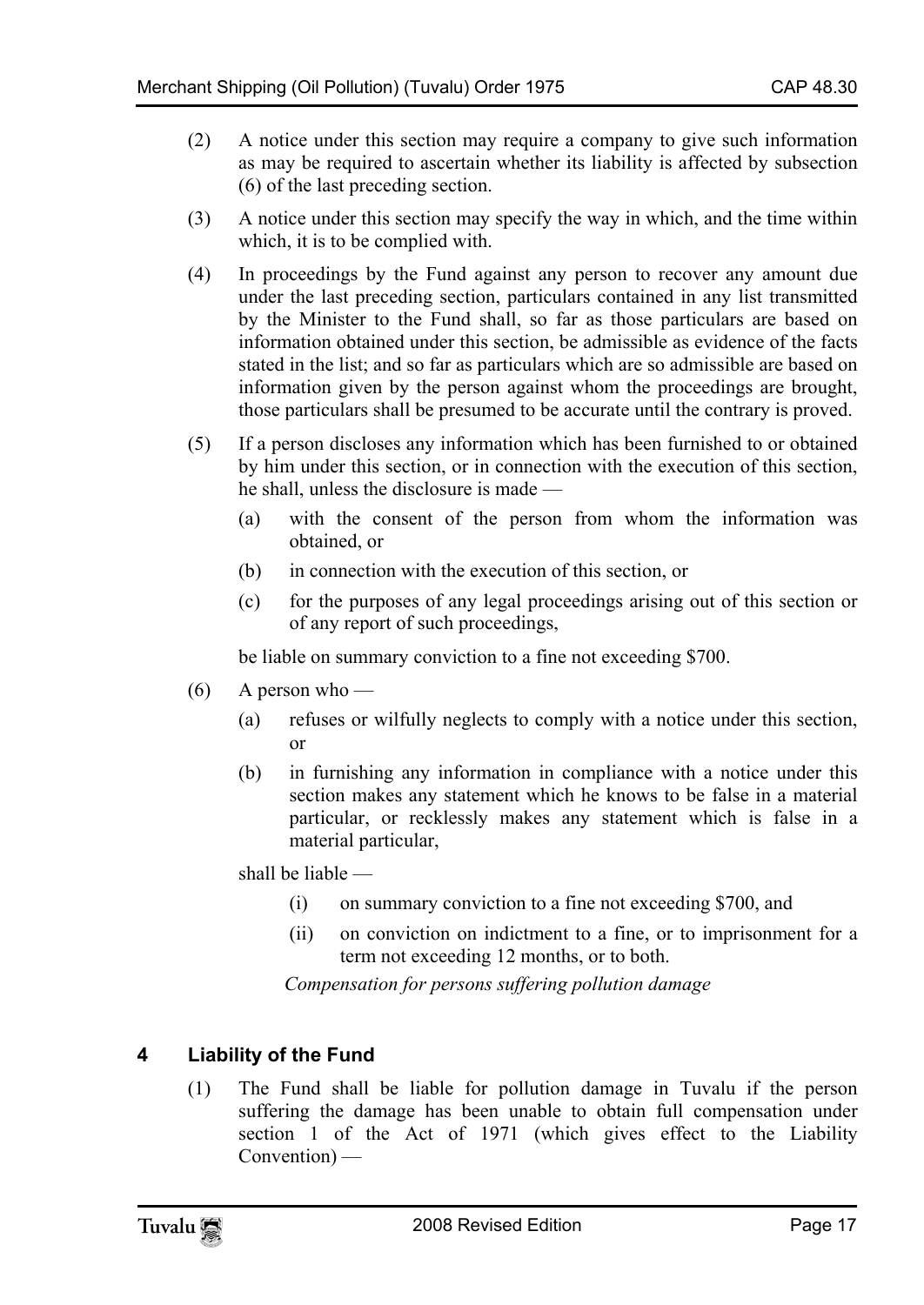- (a) because the discharge or escape causing the damage
	- (i) resulted from an exceptional, inevitable and irresistible phenomenon, or
	- (ii) was due wholly to anything done or left undone by another person (not being a servant or agent of the owner) with intent to do damage, or
	- (iii) was due wholly to the negligence or wrongful act of a government or other authority in exercising its function of maintaining lights or other navigational aids for the maintenance of which it was responsible,

(and because liability is accordingly wholly displaced by section 2 of the Act of 1971), or

- (b) because the owner or guarantor liable for the damage cannot meet his obligations in full, or
- (c) because the damage exceeds the liability under section 1 of the Act of 1971 as limited —
	- (i) by sections 4 of the Act of 1971, or
	- (ii) (where the said section 4 is displaced by section 9 of this Act) by section 503 of the Merchant Shipping Act 1894.

*1894 c. 60* 

- (2) Subsection (1) above shall apply with the substitution for the words "Tuvalu" of the words "a Fund Convention country" where the incident has caused pollution damage both in Tuvalu and in another Fund Convention country, and proceedings under the Liability Convention for compensation for the pollution damage have been brought in a country which is not a Fund Convention country or in Tuvalu.
- (3) Where the incident has caused pollution damage both in Tuvalu and in another country in respect of which the Liability Convention is in force, references in this section to the provisions of the Act of 1971 shall include references to the corresponding provisions of the law of any country giving effect to the Liability Convention.
- (5) For the purposes of this section an owner or guarantor is to be treated as incapable of meeting his obligations if the obligations have not been met after all reasonable steps to pursue the legal remedies available have been taken.
- (6) Expenses reasonably incurred, and sacrifices reasonably made, by the owner voluntarily to prevent or minimise pollution damage shall be treated as pollution damage for the purposes of this section, and accordingly he shall be in the same position with respect to claims against the Fund under this section as if he had a claim in respect of liability under section 1 of the Act of 1971.
- (7) The Fund shall incur no obligation under this section if
	- (a) it proves that the pollution damage —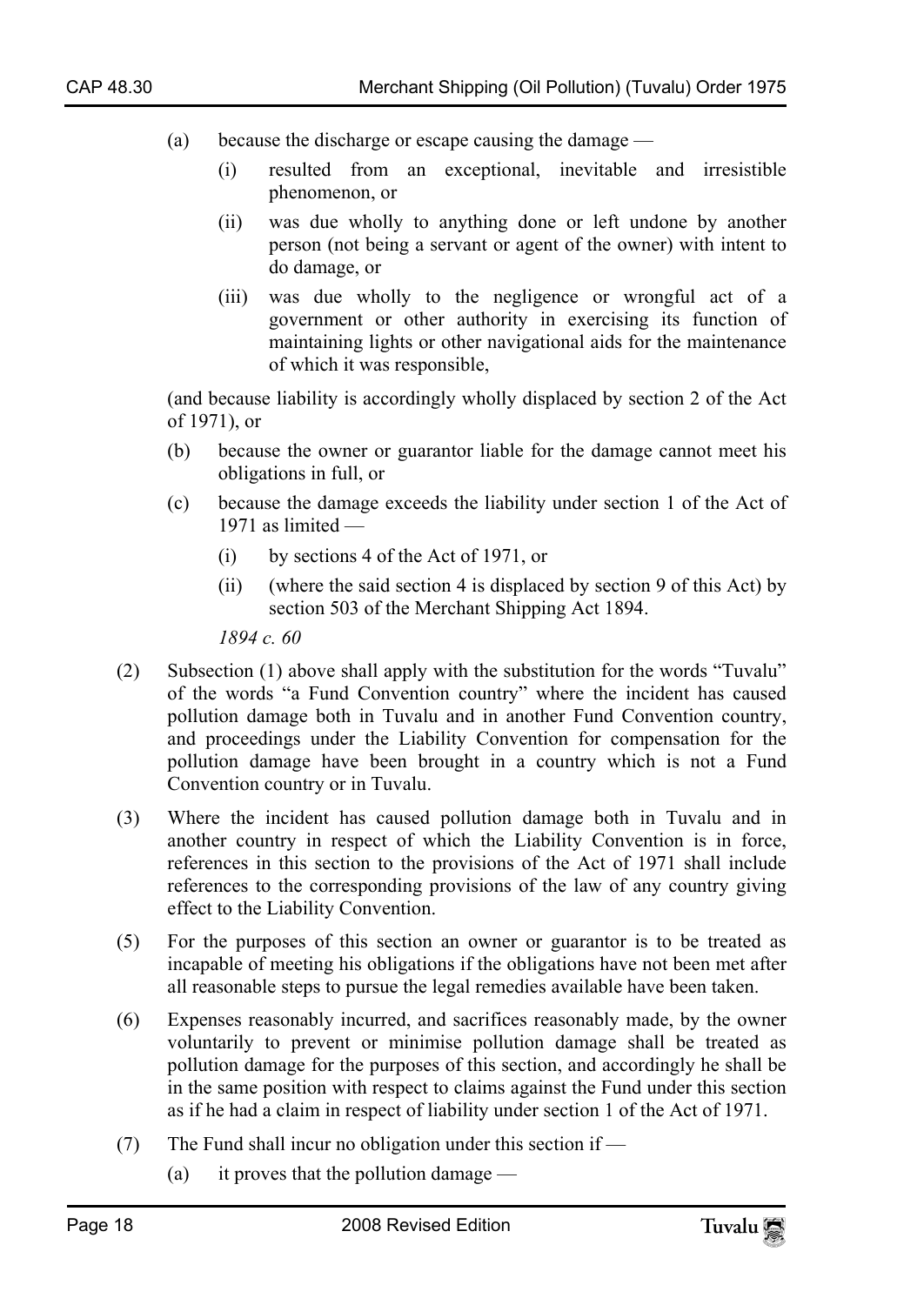- (i) resulted from an act of war, hostilities, civil war or insurrection, or
- (ii) was caused by oil which has escaped or been discharged from a warship or other ship owned or operated by a State and used, at the time of the occurrence, only on Government non-commercial service, or
- (b) the claimant cannot prove that the damage resulted from an occurrence involving a ship identified by him, or involving 2 or more ships one of which is identified by him.
- (8) If the Fund proves that the pollution damage resulted wholly or partly
	- (a) from an act or omission done with intent to cause damage by the person who suffered the damage, or
	- (b) from the negligence of that person,

the Fund may be exonerated wholly or partly from its obligation to pay compensation to that person:

Provided that this subsection shall not apply to a claim in respect of expenses or sacrifices made voluntarily to prevent or minimise pollution damage.

- (9) Where the liability under section 1 of the Act of 1971 is limited to any extent by subsection (5) of that section (contributory negligence), the Fund shall be exonerated to the same extent.
- (10) The Fund's liability under this section shall be subject to the limits imposed by paragraphs 4, 5 and 6 of Article 4 of the Fund Convention which impose an overall liability on the liabilities of the owner and of the Fund, and the text of which is set out in Schedule 1 to this Act.
- (11) Evidence of any instrument issued by any organ of the Fund or of any document in the custody of the Fund, or any entry in or extract from such a document, may be given in any legal proceedings by production of a copy certified as a true copy by an official of the Fund; and any document purporting to be such a copy shall be received in evidence without proof of the official position or handwriting of the person signing the certificate.
- (12) For the purpose of giving effect to the said provisions of Article 4 of the Fund Convention a court giving judgment against the Fund in proceedings under this section shall notify the Fund, and —
	- (a) no steps shall be taken to enforce the judgment unless and until the court gives leave to enforce it,
	- (b) that leave shall not be given unless and until the Fund notifies the court either that the amount of the claim is not to be reduced under the said provisions of Article 4 of the Fund Convention, or that it is to be reduced to a specified amount, and
	- (c) in the latter case the judgment shall be enforceable only for the reduced amount.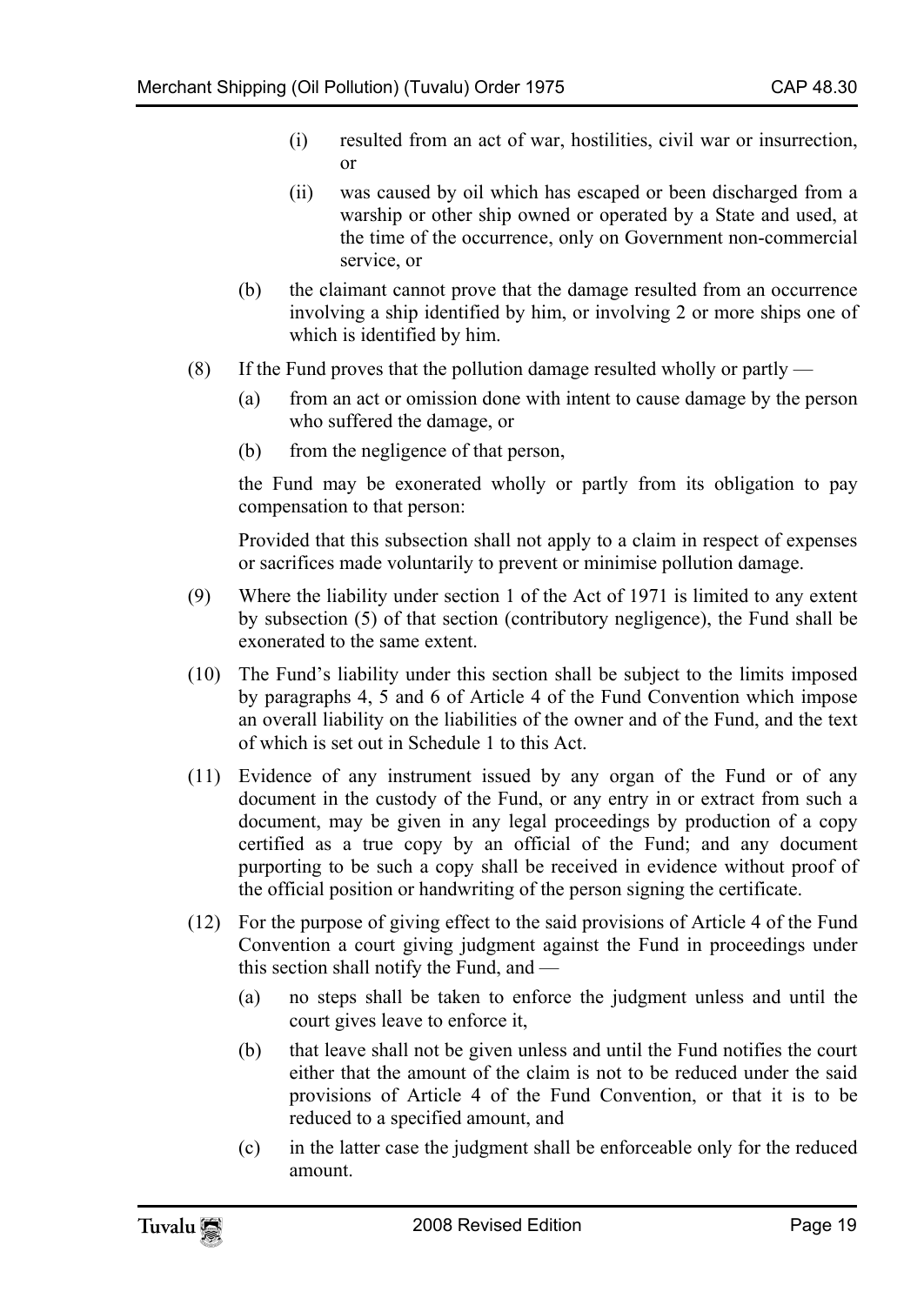*Indemnification of ship-owners* 

#### **5 Indemnification where damage is caused by ship registered in Fund Convention country**

- (1) Where a liability is incurred under section 1 of the Act of 1971 in respect of a ship registered in a Fund Convention country the Fund shall indemnify the owner and his guarantor for that portion of the aggregate amount of the liability which —
	- (a) is in excess of an amount equivalent to 1,500 francs for each ton of the ship's tonnage or of an amount of 125,000,000 francs, whichever is the less, and
	- (b) is not in excess of an amount equivalent to 2,000 francs for each ton of the said tonnage or an amount of 210,000,000 francs, whichever is the less.
- (2) Where proceedings under the Liability Convention for compensation for pollution damage have been brought in a country which is not a Fund Convention country (but is a country in respect of which the Liability Convention is in force), and the incident has caused pollution damage in Tuvalu as well as in that other country subsection (1) above shall apply with the omission of the words 'under section 1 of the Act of 1971".
- (3) The Fund shall not incur an obligation under this section where the pollution damage resulted from the wilful misconduct of the owner.
- (4) In proceedings to enforce the Fund's obligation under this section the court may exonerate the Fund wholly or partly if it is proved that, as a result of the actual fault or privity of the owner —
	- (a) the ship did not comply with such requirements as the Minister may by notice published by exhibition at the Public Office of the Minister prescribe for the purposes of this section, and
	- (b) the occurrence or damage was caused wholly or partly by that non-compliance.
- (5) The requirements referred to in subsection (4) above are such requirements as appear to the Minister appropriate to implement the provisions of —
	- (a) article 5 (3) of the Fund Convention (marine safety conventions), and
	- (b) article 5 (4) of the Fund Convention (which enables the Assembly of the Fund to substitute new conventions).
- (6) An order made under subsection (4) above
	- (a) may be varied or revoked by a subsequent order so made, or
	- (b) may contain such transitional or other supplemental provisions as appear to the Minister to be expedient.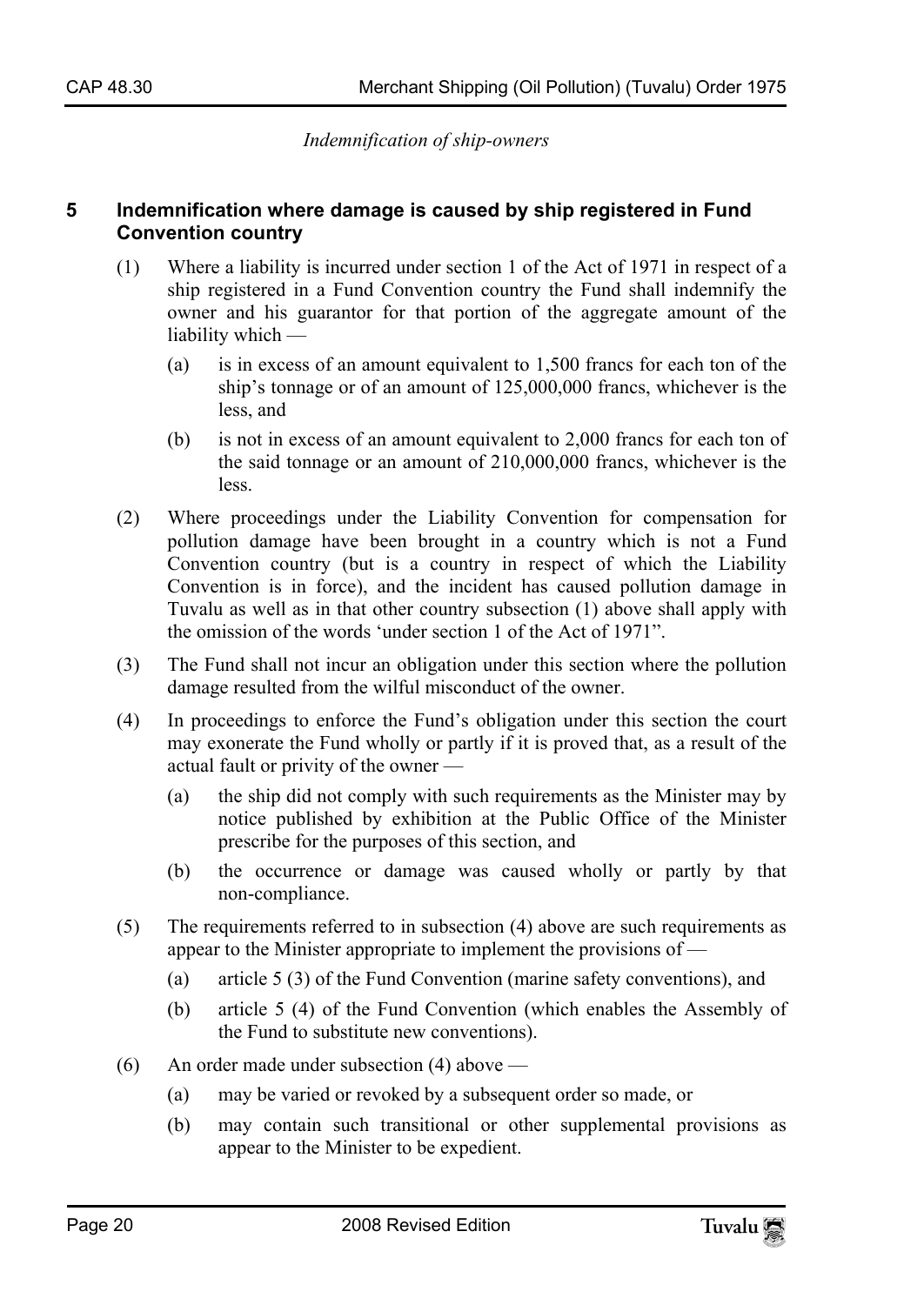(7) Expenses reasonably incurred, and sacrifices reasonably made, by the owner voluntarily to prevent or minimise the pollution damage shall be treated as included in the owner's liability for the purposes of this section.

## **6 Supplemental Jurisdiction and effect of judgment**

- (1)
- (2) Where in accordance with rules of court made for the purposes of this subsection the Fund has been given notice of proceedings brought against an owner or guarantor in respect of liability under section 1 of the Act of 1971, any judgment given in the proceedings shall, after it has become final and enforceable, become binding upon the Fund in the sense that the facts and evidence in the judgment may not be disputed by the Fund even if the Fund has not intervened in the proceedings.
- (3) Where a person incurs a liability under the law of a Fund Convention country corresponding to the Act of 1971 for damage which is partly in the area of Tuvalu, subsection (2) above shall, for the purpose of proceedings under this Part of this Act, apply with any necessary modifications to a judgment in proceedings under that law of the said country.
- (4) Subject to subsection (5) below, the Foreign Judgments (Reciprocal Enforcement) Ordinance 1965 shall apply, whether or not it would so apply apart from this subsection, to any judgment given by a court in a Fund Convention country to enforce a claim in respect of liability incurred under any provision corresponding to section 4 or 5 of this Act; and in its application to such a judgment the Ordinance shall have effect with the omission of subsections (2) and (3) of section 6 of the said Ordinance.
- (5) No steps shall be taken to enforce such a judgment unless and until the court in which it is registered under Part I of the Ordinance of 1965 gives leave to enforce it: and —
	- (a) that leave shall not be given unless and until the Fund notifies the court either that the amount of the claim is not to be reduced under paragraph 4 of Article 4 of the Fund Convention (as set out in Schedule 1 to this Act) or that it is to be reduced to a specified amount; and
	- (b) in the latter case, the judgment shall be enforceable only for the reduced amount.

## **7 Extinguishment of claims**

- (1) No action to enforce a claim against the Fund under this Part of this Act shall be entertained by a court in Tuvalu unless —
	- (a) the action is commenced, or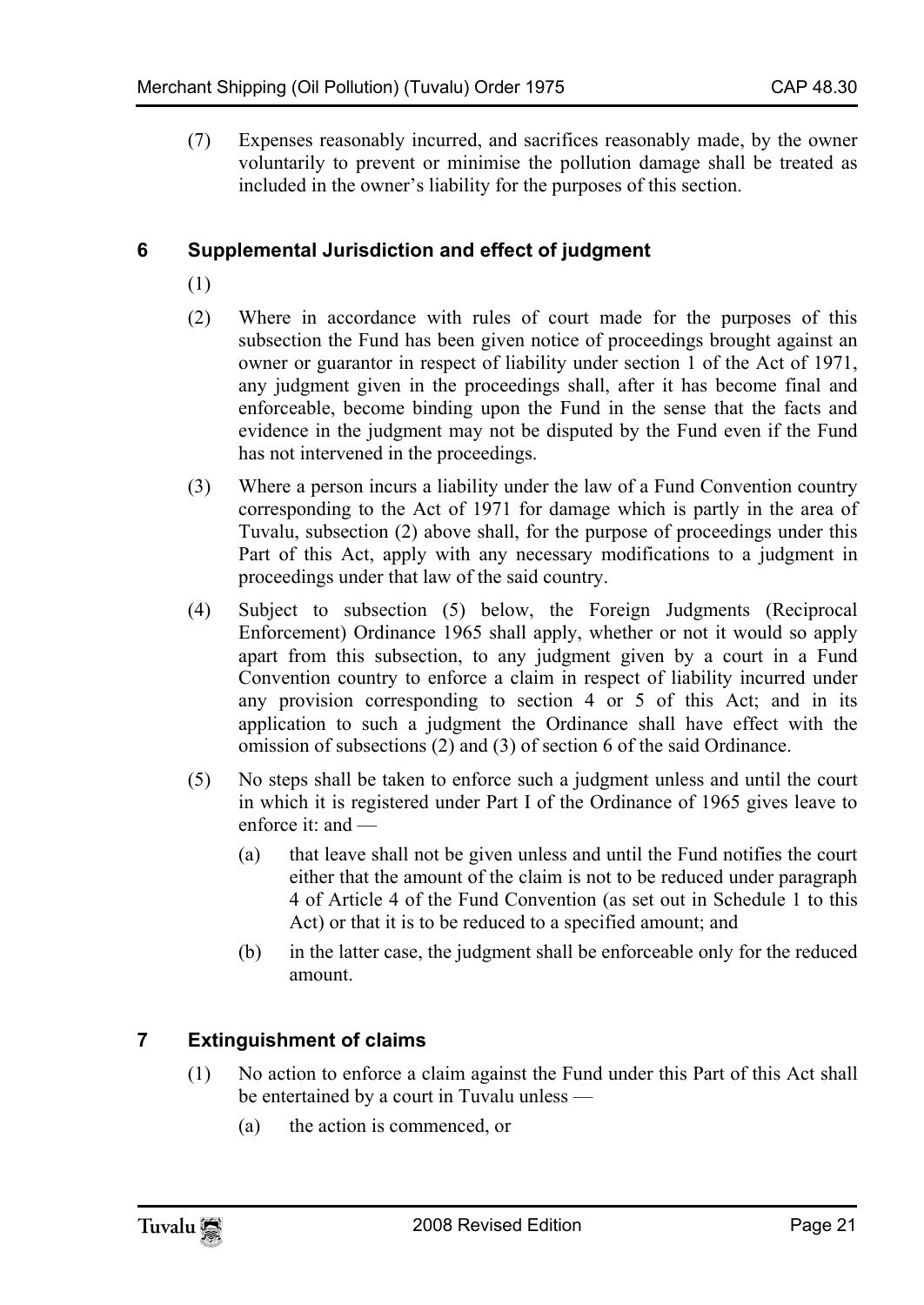(b) a third-party notice of an action to enforce a claim against the owner or his guarantor in respect of the same damage is given to the Fund,

not later than 3 years after the claim against the Fund arose.

In this subsection "third-party notice" means a notice of the kind described in subsections (2) and (3) of the last preceding section.

- (2) No action to enforce a claim against the Fund under this Part of this Act shall be entertained by a court in Tuvalu unless the action is commenced not later than 6 years after the occurrence, or first of the occurrences, resulting in the discharge or escape by reason of which the claim against the Fund arose.
- (3) Notwithstanding the preceding provisions of this section, a person's right to bring an action under section 5 of this Act shall not be extinguished before 6 months from the date when that person first acquired knowledge of the bringing of an action against him under the Act of 1971 (that is to say an action to enforce a liability against which he seeks indemnity), or under the corresponding provisions of the law of any country outside Tuvalu giving effect to the Liability Convention.

## **8 Subrogation and rights of recourse**

- (1) In respect of any sum paid under section 4 (I) (b) of this Act (default by owner or guarantor on liability for pollution damage) the Fund shall acquire by subrogation the rights of the recipient against the owner or guarantor.
- (2) The right of the Fund under subsection (1) above is subject to any obligation of the Fund under section 5 of this Act to indemnify the owner or guarantor for any part of the liability on which he has defaulted.
- (3) In respect of any sum paid
	- (a) under paragraph (a) or paragraph (c) of section 4 (1); or
	- (b) under section 5,

the Fund shall acquire by subrogation any rights of recourse or subrogation which the owner or guarantor or any other person has in respect of his liability for the damage in question.

(4) In respect of any sum paid by a public authority in Tuvalu as compensation for pollution damage, that authority shall acquire by subrogation any rights which the recipient has against the Fund under this Part of this Act.

## **9 Modification of limitation of liability under Act of 1971**

In the Act of 1971 after section there shall be inserted the following section —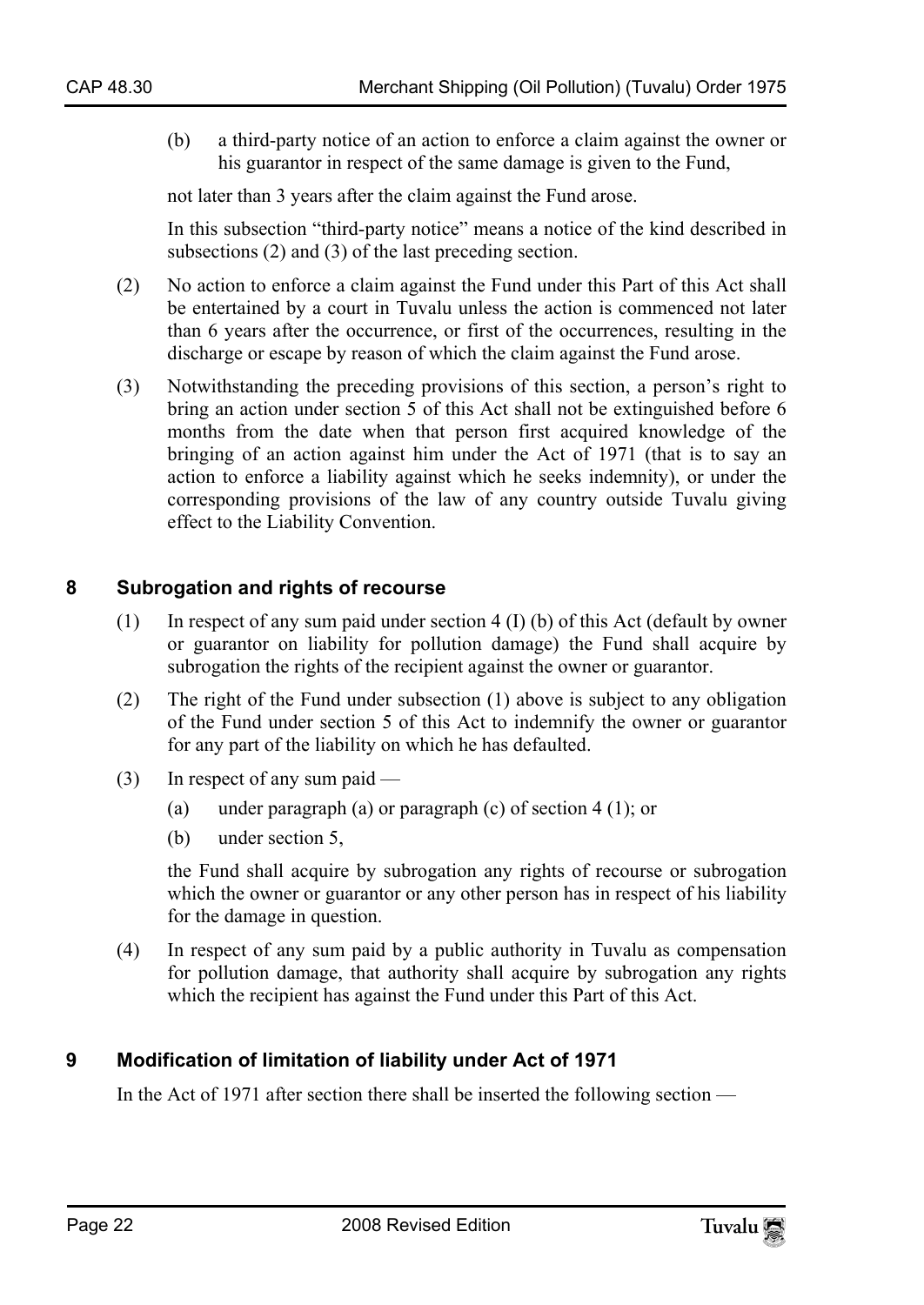#### **"8A Cases excluded from sections 4 to 8.**

- (1) Sections 4 to 8 of this Act shall not apply to a ship which at the time of the discharge or escape was registered in a country —
	- (a) which was not a Convention country, and
	- (b) which was a country in respect of which the 1957 Convention was in force.
- (2) In this section 'the 1957 Convention' means the International Convention relating to the Limitation of the Liability of Owners of Seagoing Ships signed in Brussels on 10th October 1957.
- (3) If the Minister by order made under this subsection declares that any country —
	- (a) is not a Convention country within the meaning of this Act, and
	- (b) is a country in respect of which the 1957 Convention is in force,

or that it was such a country at a time specified in the Order, the Order shall, while in force, be conclusive evidence of the facts stated in the Order.".

## **PARTV**

## *Supplemental*

## **22 Offences by bodies corporate**

Where an offence under this Act, or under regulations made under any of its provisions, which has been committed by a body corporate is proved to have been committed with the consent or connivance of, or to be attributable to any neglect on the part of, a director, manager, secretary or other similar officer of the body corporate, or any person who was purporting to act in any such capacity, he, as well as the body corporate, shall be guilty of that offence and shall be liable to be proceeded against and punished accordingly.

In this section "director", in relation to a body corporate established by or under any enactment for the purpose of carrying on under public ownership any industry or part of an industry or undertaking, being a body corporate whose affairs are managed by its members, means a member of that body corporate.

## **23 Construction and interpretation**

- (1) This Act shall be construed as one with the Merchant Shipping Act 1987.
- (2) References in this Act to the area of any country include the territorial sea of that country, and references to pollution damage in Tuvalu shall be construed accordingly.

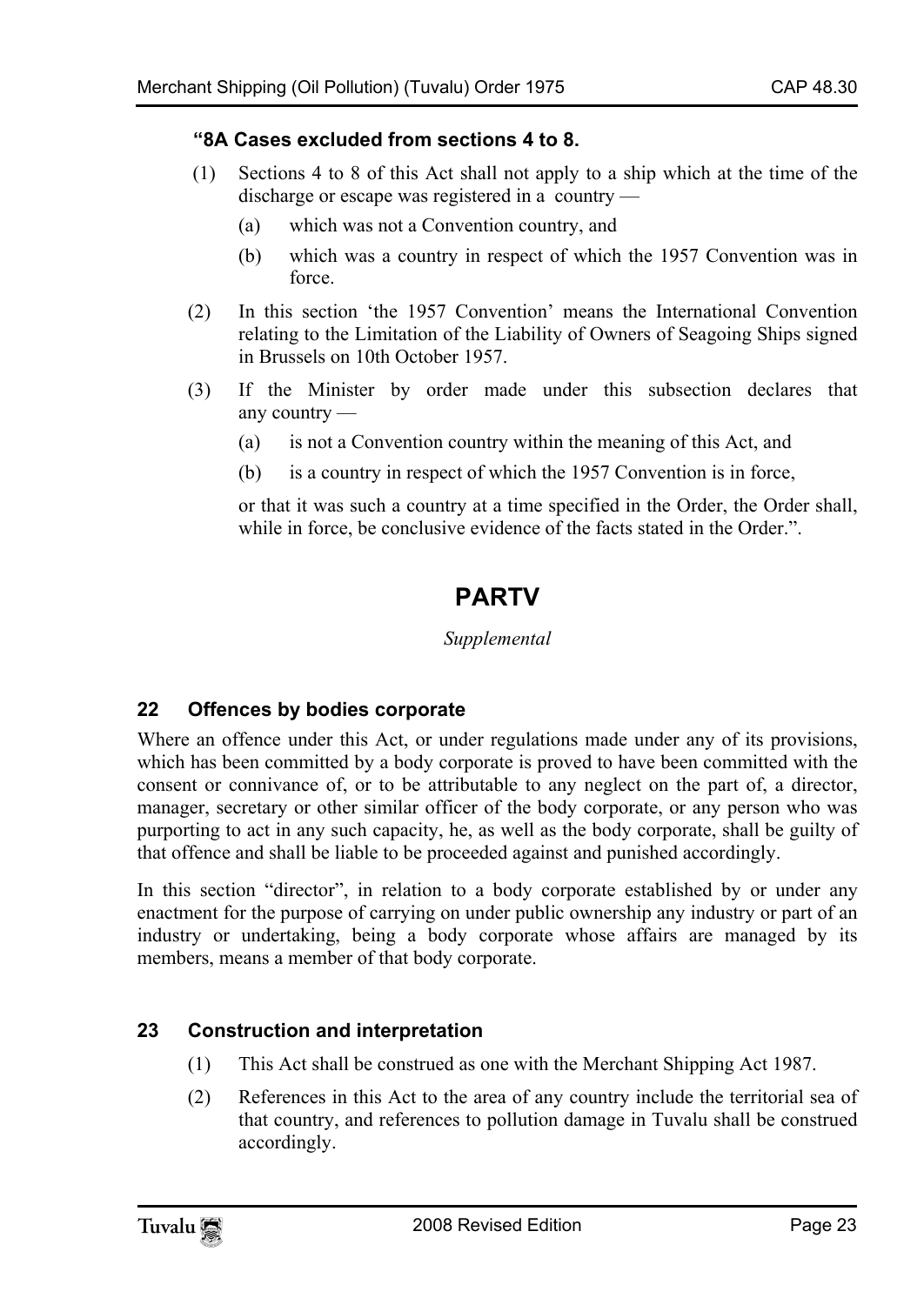(4) Except so far as the context otherwise requires, any reference in this Act to an enactment shall be construed as a reference to that enactment as amended or extended by or under any other enactment.

#### **24 Commencement**

- (1) This Act shall come into force on such day as the Commissioner may appoint by notice published by exhibition at the Public Office of the Commissioner and different days may be so appointed for different provisions, or for different purposes.
- (2) An order under subsection (1) above may make such transitional provision as appears to the Commissioner to be necessary or expedient in connection with the provisions thereby brought into force, including such adaptations of those provisions, or any provisions of this Act then in force, as appear to him to be necessary or expedient in consequence of the partial operation of this Act (whether before or after the day appointed).

## **SCHEDULE 1 TO THE ACT**

Sections 4 (10),6(5)

## **OVERALL LIMIT ON LIABILITY FUND**

*Article 4-paragraphs 4, 5 and 6* 

4.

- (a) Except as otherwise provided in sub-paragraph (b) of this paragraph, the aggregate amount of compensation payable by the Fund under this Article shall in respect of anyone incident be limited, so that the total sum of that amount and the amount of compensation actually paid under the Liability Convention for pollution damage caused in the territory of the Contracting States, including any sums in respect of which the Fund is under an obligation to indemnify the owner pursuant to Article 5, paragraph 1, of this Convention, shall not exceed 450,000,000 francs.
- (b) The aggregate amount of compensation payable by the Fund under this Article for pollution damage resulting from a natural phenomenon of an exceptional, inevitable and irresistible character shall not exceed 450,000,000 francs.
- 5. Where the amount of established claims against the Fund exceeds the aggregate amount of compensation payable under paragraph 4, the amount available shall be distributed in such a manner that the proportion between any established claim and the amount of compensation actually recovered by